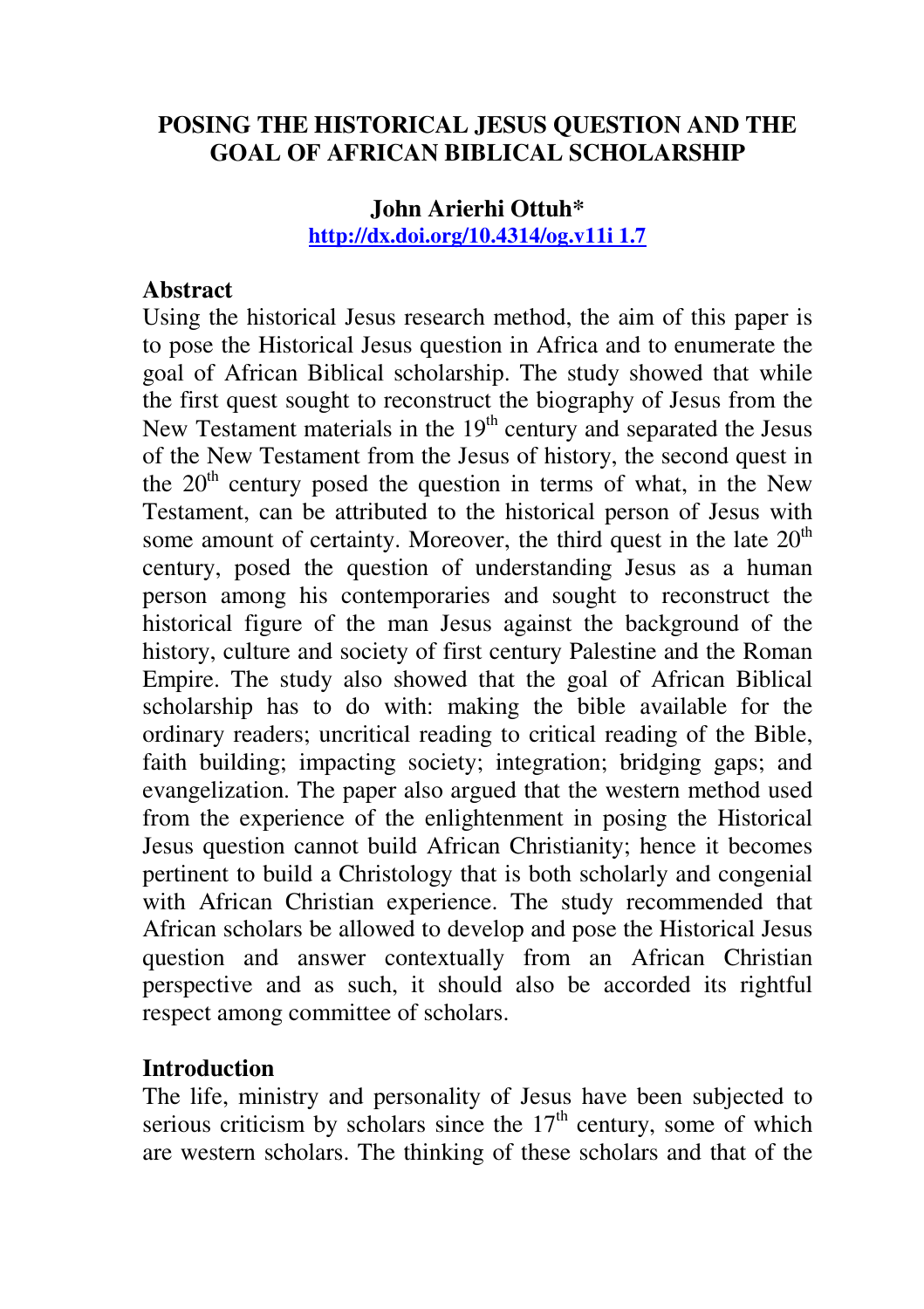church are not the same. While the church adopts the Jesus of the Bible (the New Testament) as an authentic historical figure and basis of the faith of the church such scholars like Schweizer and others like him on the other hand opine that the Jesus of the New Testament is a figment of the evangelist's imagination. The Enlightenment brought sweeping change to the world, and religious studies were no exception. Everything, even Jesus himself, fell prey to critical method and examination, and the current state of Jesus studies and Christology can be traced back to this fundamental change in the world's way of thinking (Burer, 2004).

 Hermann Samuel Reimarus did not think in a vacuum when he did his research in his time because recent study has pointed to trends and periods earlier than the Enlightenment which influenced his thinking (Wright, 1996:13-16; McArthur, 1966:104). He was the first to give voice, however, to anything substantially different from the tradition and teaching received in the church throughout the seventeen and a half centuries before his writings were published, so he is seen as the starting point for modern critical study of Jesus (Burer). Using Reimarus as a starting point is now generally accepted as heuristically viable and useful. Wright also points out the inability of Reformation theology to adequately deal with the life of Jesus as a primary factor for setting the stage for Reimarus.

 Using the historical Jesus Research as a method, the aim of this paper is to pose the Historical Jesus question in Africa and to enumerate the goal of African Biblical Scholarship. Within this context, the paper argues that the western method used from the experience of the *aufklärung* (enlightenment) in posing the Historical Jesus question cannot build African Christianity; hence it becomes pertinent to build a Christology that is both scholarly and congenial with African Christian experience.

# **Theoretical Framework**

Many scholars have done a lot of work on the historical Jesus research both in the West and in Africa. The works of these scholars have become paradigm (model). Some of these scholars and their postulations will be used here as a theoretical frame work. Ukpong (2008) did a work on: "Historical Jesus Research in Anglophone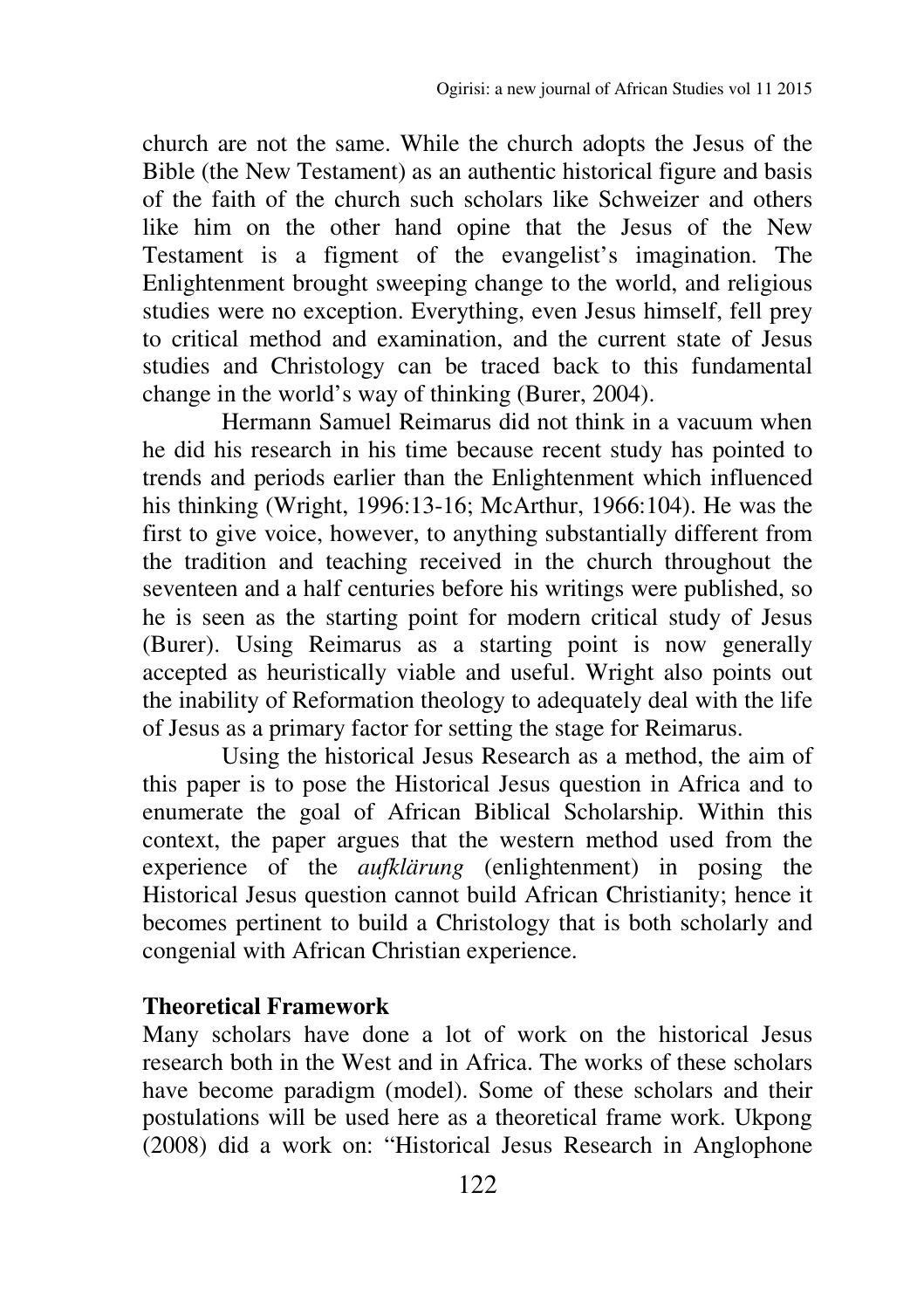Africa." Ukpong was a New Testament and Inculturation Theology scholar in the Catholic Institute of West Africa, Port Harcourt, and University of Uyo before his demise on 6 December, 2011. Ukpong postulates that the quest for the historical Jesus belongs within the tradition of the historical critical method which is currently a major sector of modern western biblical scholarship, and remains perhaps the most engaging and at the same time daunting task of this branch of biblical scholarship. In a broad sense, it has to do with understanding Jesus of the New Testament against his first century CE context. This involves the question of the relationship between the historical figure of Jesus and the Christ of the New Testament, the object of the Christian faith. It concerns Christian origins, the clarification of the historical foundation of the Christian faith. Therefore, it is a question of fundamental importance to Christianity that claims to be based on a historical person, Jesus, not a mythical figure. Ukpong explained further that in Africa, two main streams of biblical scholarship are current. One follows the Euro-American pattern that combines the search for truth with a professed commitment to scientific objectivity, and seeks to discover the objective meaning of biblical texts. To him, this is not very common. The other is contextual method and that this contextual method consciously links the understanding of biblical texts to specific concrete contexts, and establishes creative encounters between them in a way that consciously and explicitly brings the present context into the process of interpretation and that in it, the Bible is read, not for arriving at universal principles but for responding to faith questions and clarifying Christian commitment and practice in concrete life situations. The approach ensures that specifically African issues and interests constitute the key factors that shape the agenda of biblical scholarship in Africa. It also mediates Africa's specific contribution to global biblical research and as such, most of African historical Jesus scholarship seeks to understand Jesus not only against his first century background but also in terms of the contemporary African contexts.

Elenga (2002) a Jesuit from Congo-Brazzaville who did his graduation in the Weston School of Theology in the USA, gives a summary account of the various aspects of African Christology, the principles used to develop it through a simultaneous attention to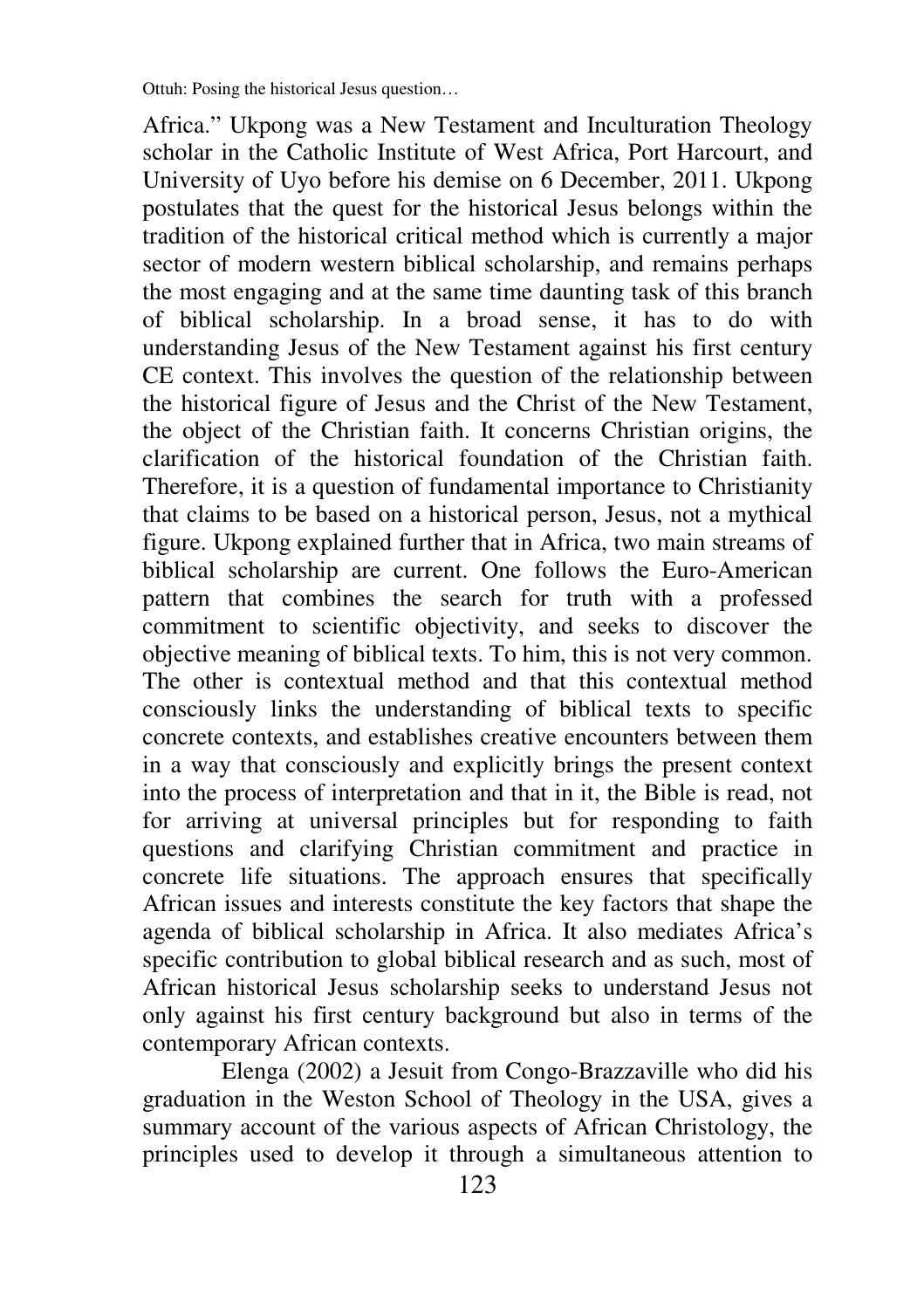African anthropology and culture and the data of revelation, and how this theology enriches and relates to the received formulations of faith. Elenga asserts further that in Christology, ecclesiology, biblical theology or other areas, African theology offers material for discussion and reflection which cannot be neglected. Elenga argues that African descriptive Christologies encapsulate the recapture of Jesus, his deeds, his images and the understanding people have of him and as such, most of African christologies work in a frame that is characterized by contextualization, relation, and re-appropriation. In so doing, they take the traditional presentations of Jesus for granted, and do not face the tension between the humanity and the divinity of the man of Galilee. Elenga treated this in three sections. First, relocating the manifestation of the Jesus research, second, to define the conditions and methods generally used in African Christologies and third, propose a defining parallel between these Christologies and the loci of credibility and relevance as suggested by Haight (1999:47-51).

 Loba-Mkole (2005) used Luke 22:69 and Acts 7:56 as a model in approaching intercultural exegesis of the term "Son of Man" from two perspectives: that of a biblical culture in the first century Graeco-Roman world, and that of a current Christian culture in Africa. The study concludes that the "Son of Man" concept in Luke 22:69 and Acts 7:56 did not only include a reference to the eschatological saviour, judge and defender, but also create a sense of Jesus' solidarity with his fellow human beings and such, such an understanding would certainly have led to Jesus' exaltation by his followers, who lived under conditions of social turmoil in the Graeco-Roman world of the first century, and would lead to such an exaltation by those who experience similar circumstances in Africa today. In the same vein, Loba-Mkole (2008) in his study on "Rise of intercultural Biblical exegesis in Africa" documents the rise and development of intercultural Biblical exegesis in Africa, especially with regard to New Testament interpretations of which he argues that new exegetical tool was launched in 1996, when Justin Ukpong published an article introducing and applying the method of inculturation Biblical hermeneutic. He reminiscents that in 1998 J B Matand, with no reference to Ukpong, embraced this method, which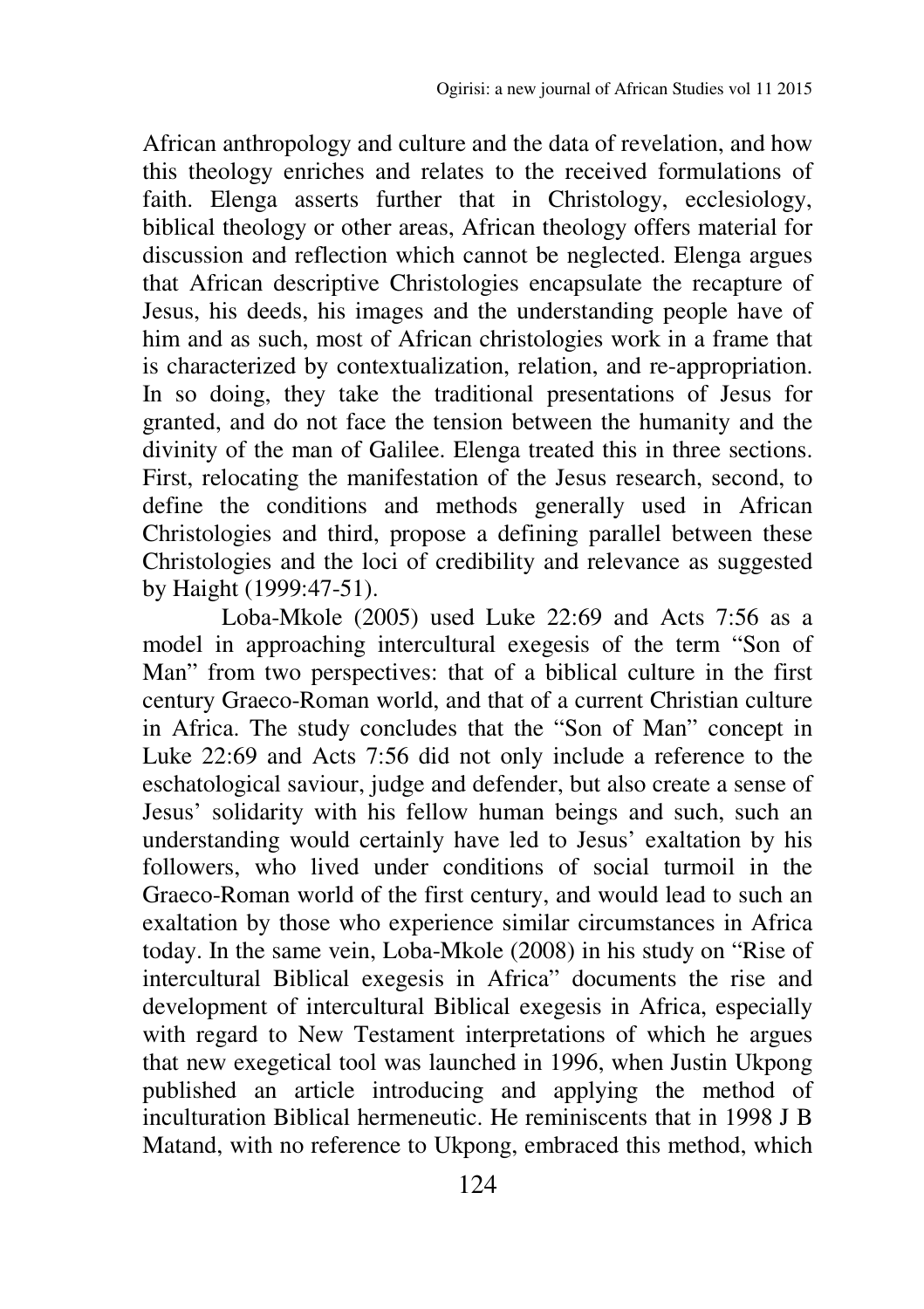through the books of C.N.A Cilumba and U.C. Manus, published respectively in 2001 and 2003, evolved into intercultural Biblical exegesis/hermeneutics. Loba-Mkole attempted to contribute to knowledge by enhancing the inculturation method of biblical hermeneutics by focusing on intercultural Biblical exegesis. In his work, the first section dwelt on the different trends of Biblical exegesis in Africa and the second section handled the different phases of intercultural exegesis. Jean-Claude Loba-Mkole, STD, PhD (Leuven), is a lecturer at Hekima College and translation consultant with the United Bible Societies (Nairobi).

 Okure (2011) contributes that right from the second Vatican Council, Christianity moved from being a largely Hellenistic Jewish religion to becoming a world religion and this has manifested in the historical Jesus research in a global context. Okure's work seeks to appropriate Jesus and relate His meaning to their lives and world, for the name Jesus means *Yeshua* in the Hebrew language (Matt.1:21). To Okure, if it is accepted that recipients of the good news of Jesus of Nazareth are themselves part of the historical Jesus research, when this research is placed within the optic and scope of biblical revelation, then such research requires us to observe how Christianity today continues the process of receiving (hearing the proclamation), accepting (believing), appropriating (living according to the Christ received), and transmitting (proclaiming) this same historical Jesus. This transcends race, colour, sex, age, profession and so forth. This makes Jesus more accessible to people of all cultures and location. Sis. Theresa Okure is a New Testament Professor at the Catholic Institute of West Africa, Nigeria.

 Keener (2011) agree that presuppositions of one sort or another are inevitable, but one way to control our assumptions in the interest of common dialogue is to consider how we would read the Gospels if they were not texts used by a current world religion and that the majority of Gospels scholars see the Gospels as ancient biographies. Although ancient biographies varied in their historiographic practice, in the early Empire biographies about figures who lived in the generation or two before the biographer included substantial historical information about the figure. In Keener's view, this observation may be particularly relevant for biographies about sages. Moreover, he opines that schools often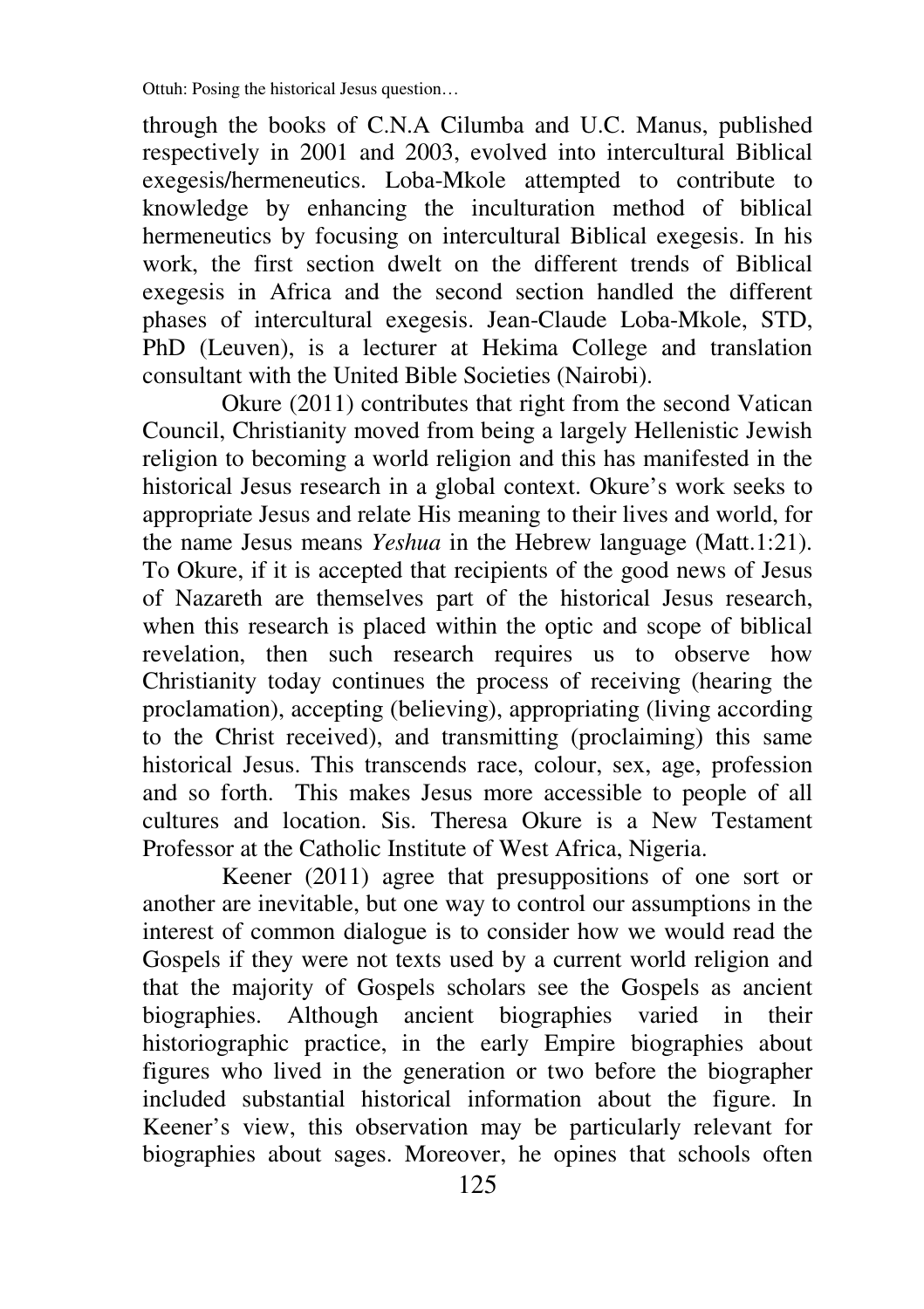preserved considerable information about their founders' teachings; ancient memory practices exceeded what is typical today, and disciples often preserved and passed on considerable information and as such researchers should neither treat the Gospels more skeptically nor demand from them greater precision than we would from comparable works of their era. Keener seems to presuppose that if the biographies of ancient school founders were preserved by their disciples (students), the disciples, vis a vis the gospel writers must have kept a true biography of Jesus as well.

Craig S. Keener is a North American academic and professor of New Testament at Asbury Theological Seminary.

 Charlesworth (2011) revealed that a new study of Jesus began about 1980. In contrast to the previous study of Jesus it is not confessional or theologically motivated. It seeks to ask questions using the highest form of scientific precision and honesty. Some results are disappointing, others are possible or probable. Experts in Jesus research are not expected to agree but to discuss methods and conclusions, and in the process, by keeping an eye on questions, to improve research.

 From a philosophical point of view Miller (2014) using epistemological humility and methodological naturalism as a paradigm for the study of the historical Jesus, opined that epistemological humility proper to methodological naturalism is the suspension of belief in divine causation, and by entailment, of the belief that events that violate the laws of nature sometimes occur and that while epistemological humility does not, however, require the suspension of knowledge of how the world works, (that is, of the laws of nature) on the one hand, methodological naturalism, therefore, requires us to reject the literal truth of reports in ancient texts of events that we know to be physically impossible, regardless of whether a text attributes such events to divine causality on the other hand. To Miller, reports about the deeds of Jesus are not exempt from this methodological restriction. Methodological naturalism, and the epistemological humility subsume, therefore, requires that historians deny, for example, that the historical Jesus (the human Jesus as reconstructed by critical historiography) literally walked on water. Since epistemological humility does not require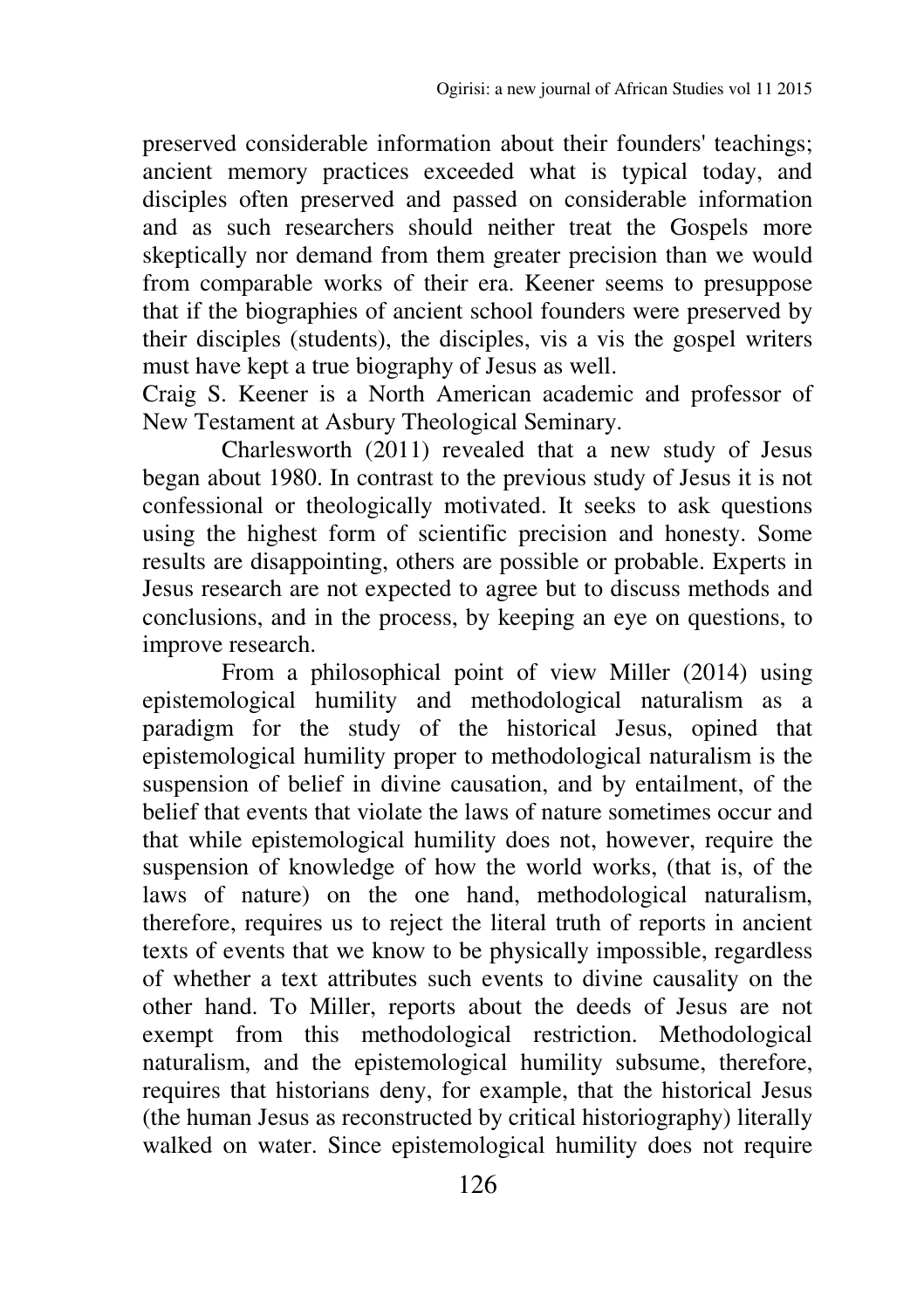the suspension of knowledge about how the world works, but only of belief in divine causation, it therefore does not require that one hold open the possibility that the historical Jesus walked on water, since that possibility is incompatible with naturalism (both ontological and methodological). Robert J. Miller is a lecturer in Juniata College, Huntingdon, Pennsylvania, USA. One question that can be raised here is: can the historical critical method or science be used to verify the reality of biblical miracles? Did those miracles happen? The gospel writers are saying yes. Although, the gospel can be subject to some sought of critical analysis, these disciples should not be doubted since they actually witnessed the events they wrote about. Although, there are some inconsistencies in some of the accounts of the evangelist as a result of human errors, that cannot make their presentation invalid. This paper shall adopt the Ukpong and other methods of posing the historical Jesus questions. Within their framework, the historical Jesus question can be posed from both the historical method and contextual paradigms.

# **Posing the Historical Jesus Question**

The Historical Jesus research poses a lot of questions to the critical mind and even the scholars alike. These questions force out some critical answers. This is why one can say that Biblical exegesis has to do with posing question to the text and getting answers from the text. Attempting this within western biblical scholarship, Ukpong (2008) identifies four general ways of posing and answering the historical Jesus question, thus:

> One way is that of reconstructing the historical image of Jesus in the form of a biography from the New Testament material. The focus is on Jesus within the society at large and not only within the church. This is the way the question was posed in the  $19<sup>th</sup>$  century question of the historical Jesus, generally referred to as the "first quest". Its main weakness is that it presumes that what we encounter in the New Testament is not Jesus as he was in himself, whereas it is Jesus as understood by those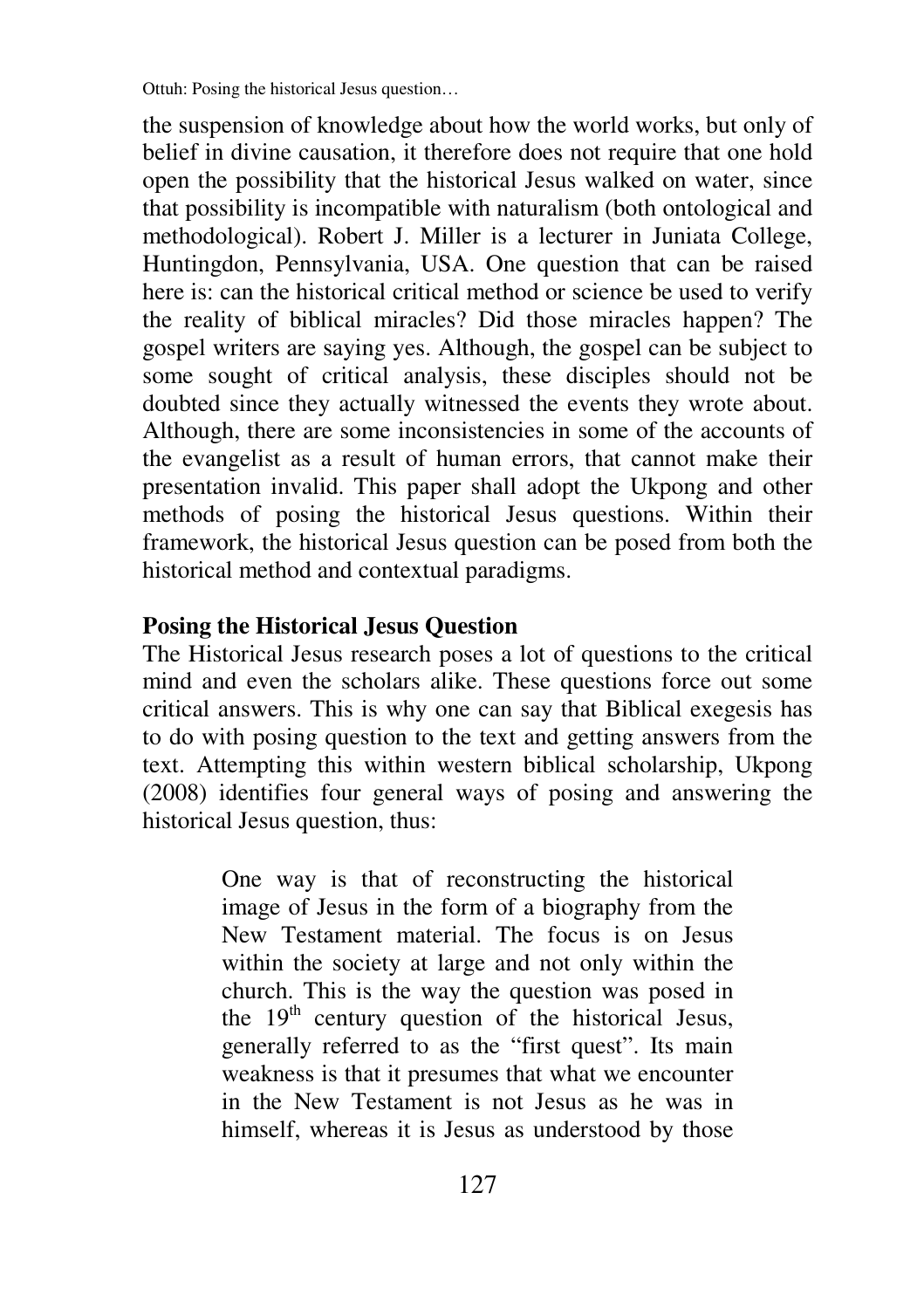who believed in him. The gospels are therefore not a good source for reconstructing the historical figure of Jesus. Hence, the "first quest" was later considered futile, and was abandoned. The "new quest" also called the "second quest", dominated most of the  $20<sup>th</sup>$  century. Initiated by Ernst Kasemann, this approach poses the question in terms of what, in the New Testament, can be attributed to the historical person of Jesus with some amount of certainty. It thus focuses "primarily on the question of continuity (or not) between the historical Jesus and the proclaimed Christ of the church." It goes about its task by establishing certain criteria for isolating Gospel materials into those that can, and those that cannot, be attributed to the historical Jesus. The emphasis is mainly on the saying of Jesus. The work of "The Jesus Seminar" of Westar Institute is a good example of this. This approach still goes on today. For the "third quest" of late  $20<sup>th</sup>$  century, the question is that of understanding Jesus as a human person among his contemporaries. It therefore seeks to reconstruct the historical figure of the man Jesus against the background of the history, culture and society of first century Palestine and the Roman Empire. It employs a complex interdisciplinary methodology that draws upon history, archaeology, sociology, cultural anthropology, and literary studies. In relation to the approaches of African scholars, four points may quickly be noted here. One is that all the above approaches focus on the *person* of Jesus and his actions, and seek to understand Jesus from within his historical past. However, it is not expected to recover the Jesus that walked the streets of Nazareth in first century Palestine exactly as he was, but his person as far as historical tools of scholarship can reveal him. On the other hand,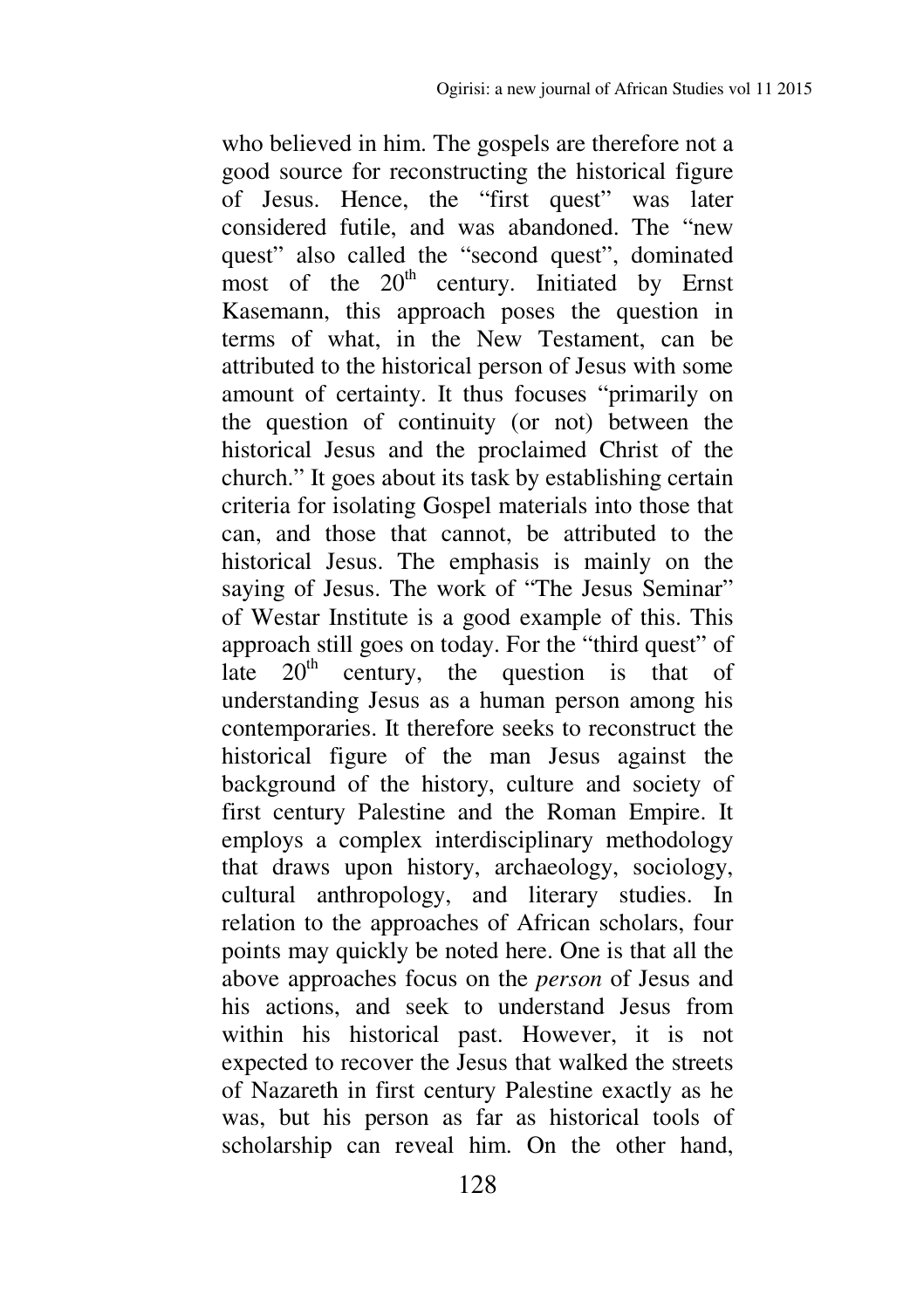African *hermeneutical* focusing on the *existential significance* of Jesus in a way that is not purely historical but also theological. Second, all the above approaches are interested only in the Jesus of Jesus of first century Palestine. In other words, the sole context on which they focus is Jesus' historical context. However, in consonance with the general goal of African biblical scholarship of making the Jesus that is behind the biblical text "alive and available" to ordinary African Christians, African scholars focus both on the historical context of Jesus and the contemporary social cultural context of Africa. Third, it is well accepted in New Testament scholarship today that exegetical conclusions are directly related to the assumptions of the exegete. The above western approaches seem to be based on the assumption that there is an unbridgeable gulf between the historical Jesus and the Christ of the Christian faith. However, while African exegetes accept that there is a gulf, they do not see it as unbridgeable. Fourth, and perhaps most important in terms of shaping the research on the historical Jesus, the western approaches seek "to reconstruct a purely historical conception of the life of Jesus free from the 'simple-minded supernaturalism' of the first century." African scholars view it from historical, natural and supernatural dimensions. A Jesus conceived in purely historical terms is considered incomplete.

Another way of posing the question is by elaborating on the Reimarus-Schweizer's quest. The historical Jesus quest was elaborated by Schweizer to pose the question of the historicity and personality of Jesus of Nazareth. The aim of Shweizer according to Gathercole (2000:263) was to destroy the portrait of the Jesus of liberal German theology which tried to make him a nineteenthcentury figure who could be a relevant example, and to reinstate the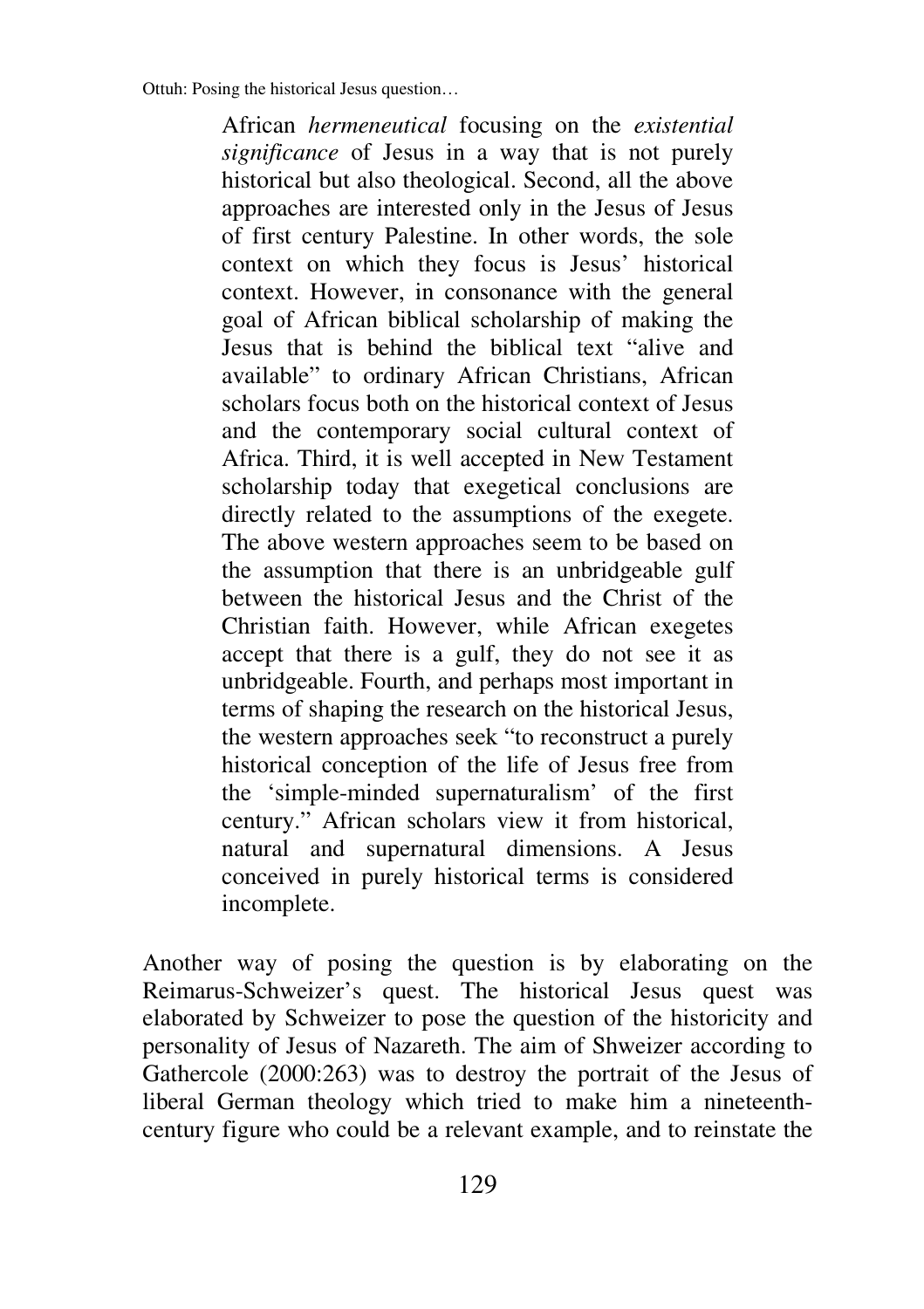real historical Jesus, who for Schweitzer was an apocalyptic prophet who attempted (heroically, but unsuccessfully) to bring an end to world history. Gathercole agued further that Schweitzer structured the book written by him around Reimarus, Strauss, Weiss and himself, as they aim to show the impossibility of maintaining Jesus' own dogmatic construction of eschatology in the modern era. Within this argument, the question that is being asked by the African Christian and scholars alike remains clear. The question is: just as Schweizer tried to differentiate the Jesus of the church faith from his constructed historical Jesus in Germany, can this Jesus of faith as presented by the Bible be separated from the Jesus of history in African Christianity? Does Schweitzer's postulation on Jesus destroy faith or build faith in Africa and elsewhere? To African Christianity, Jesus of Nazareth is the same Jesus described or spoken about by the bible and as such, any attempt to reduce that Jesus to a mere historical figure who lived within time and space is to pose a serious problem to Christian faith. Bird (2004) opined that following Schweitzer's devastating critique, "the intervening years between the First and Second World War saw a marked decrease in interest in historical Jesus study (though interest did not completely wane, especially amongst English-speaking scholars)." Bird explained that this is partly attributable to the rise of Karl Barth's neo-orthodox theology and Rudolf Bultmann's demythologisation which made the Jesus of history either irrelevant or irretrievable, although both scholars strenuously denied this; it seemed the logical implication of their work. In Ernst Käsemann's lecture of 1953 at the University of Marburg on 'The Problem of the Historical Jesus,' he contended that Easter did not totally eradicate the continuity between Jesus and the early church (Käsemann, 1964). The primitive church never lost its interest in the life history of Jesus as being properly basic for faith. This led to a new impetus in the Jesus research which has subsequently become known as the 'New Quest' for the historical Jesus (Robinson, 1959). Its notable proponents have included James Robinson, Günther Bornkamm, Norman Perrin, Eduard Schweizer, Ernst Fuchs, Eduard Schillebeeckx. The Jesus Seminar arguably belongs to this camp. The New Questers have felt a little more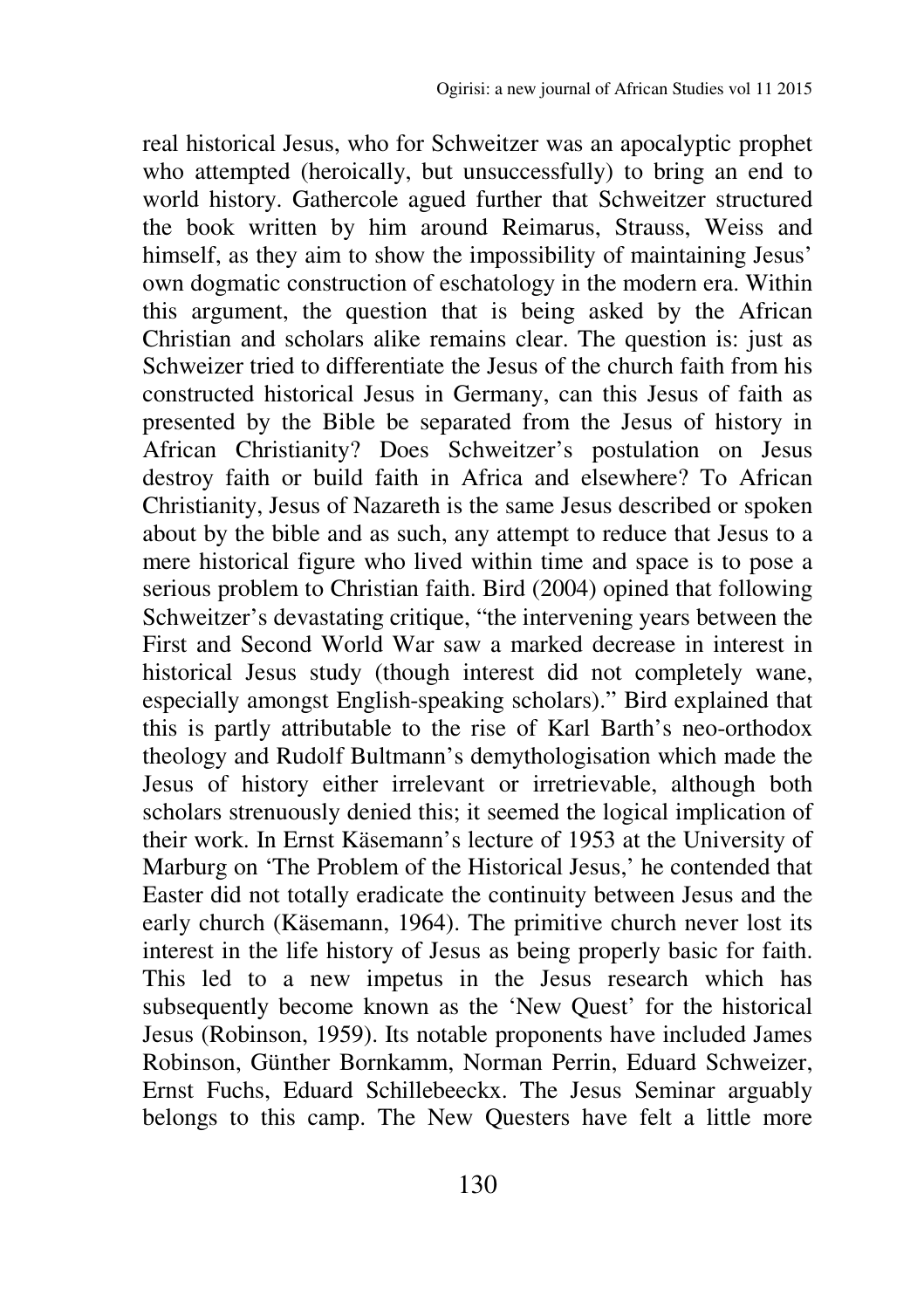confident about outlining a life of Jesus by use of form critical tools (Bird).

 Moreover, Bird, citing Neil and Wright (1988); Wright (1992) observed that in contrast to the skepticism of the 'First' and 'New Quest,' a recent paradigm shift has occurred in historical Jesus studies in the last twenty years that has subsequently been called the 'Third Quest for the Historical Jesus.' Also, Bird in agreement with Reumann (1989); Allison Jr (1996); Telford (1994); Theissen and Merz (1998); Perrin (1967) says that what distinguished the Third Quest from the New Quest are three main things:

> i. An emphasis on the Jewish nature of Jesus and early Christianity. Whereas scholars in the Bultmannian era attempted to understand Jesus in the context of the theology of the early church, scholars are now studying Jesus within the context of first-century Judaism. ii. A general consensus has emerged that Jesus' message was predominantly eschatological. The 'kingdom of God' to which much of Jesus' ministry was directed to does not refer to an egalitarian utopia but must be understood via the matrix of Jewish apocalyptic expectation.

> iii. A greater degree of optimism concerning the historical reliability of traditions concerning Jesus in the canonical Gospels.

Another way of posing the Jesus question is by approaching it from the angle of identity, time and place. Also Schweitzer (2004), quoting Williams (1987: 235-238), asserted that one of the church's perennial tasks, as it seeks to be responsible in its witness, is to ask about its own identity and calling in the time and place where it finds itself. In order to do this, the church must frequently ask the same or similar questions over and over again in each new age. In Don Schweizer's opinion the quest for the historical Jesus is a part of this and it continues because the church continues, and always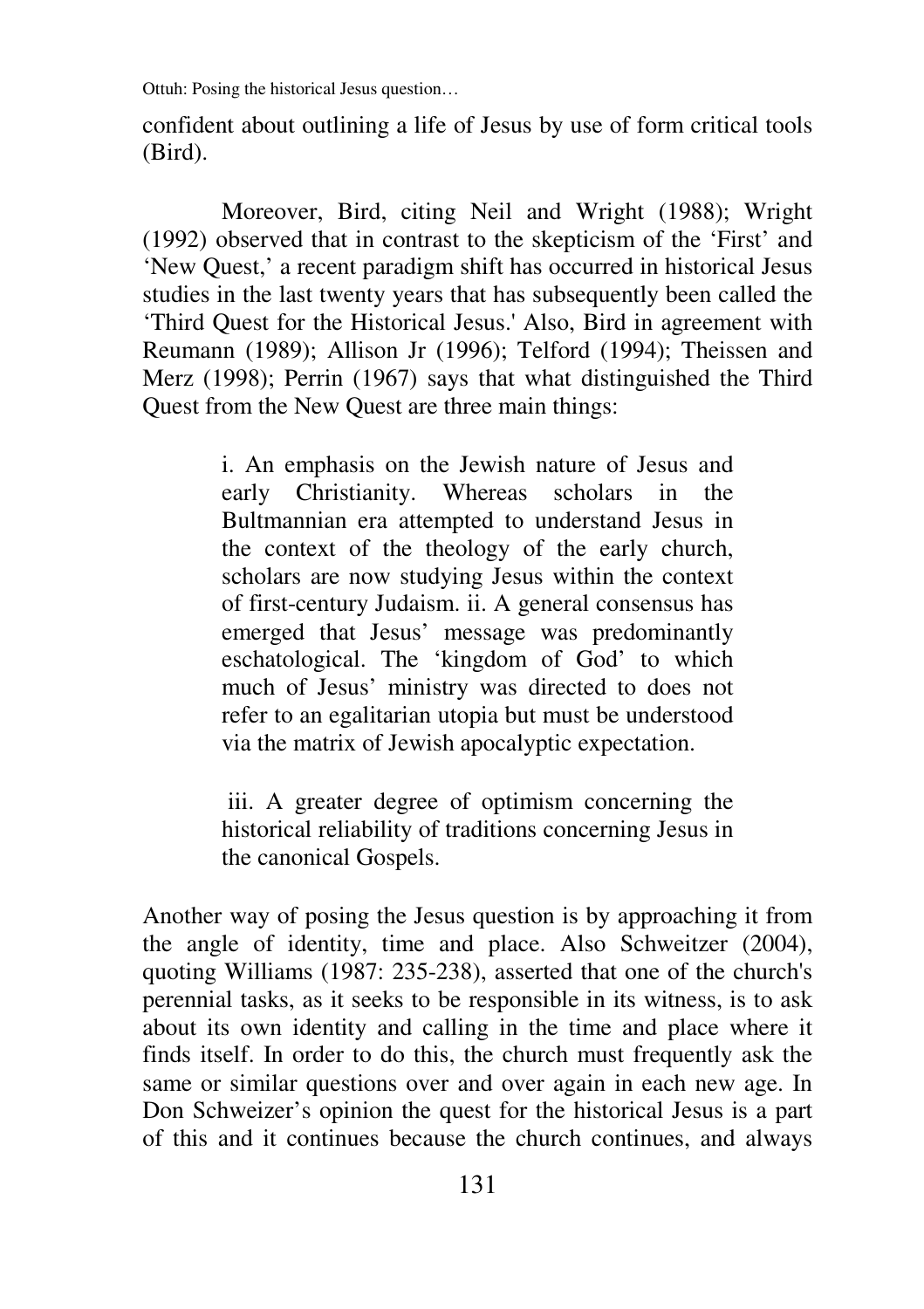needs to seek clarity about the person of Jesus who it claims to follow, in order to have clarity about its' own positions in the conflicts of its day, recognizing the differences between this and Jesus' time. Charlesworth (2011) suggests that the historical Jesus question can be posed by asking; who was Jesus? What was his purpose? What was his essential message? What reliable historical information do we have concerning him? Did he attempt to establish a new religion that would be different from the Judaism he knew? Why was he crucified? Did the Palestinian Jesus Movement not end with his death, as reflected in the dashed hopes of Cleopas: "We had hoped that he is (or was) the one about to redeem Israel" (Luke 24:21)? Moreover, Charlesworth added that we need to continue to explore such questions as these: "Why was He crucified? How and in what ways was Jesus influenced by contemporary Jewish ideas? How reliably do the evangelists report pre-70 Jewish thinking? Who was the first Christian?" To him, such questions have ushered in a new phase of Jesus research.

## **Goal of African Biblical Scholarship**

Is there any difference between the goal of African biblical scholarship and that of the west? Although this study is not intended for this argument, at least we can see that there are some differences. One of such differences is that while the western scholars intend to satisfy scholars (Holmén and Porter, 2011: xvi), those of Africa intend to satisfy both scholars and the ordinary readers of the Bible. It is on this basis that Ukpong (2008) noted that African scholars have realized that the mode of reading the Bible they learned in Europe and the USA cannot be pressed into answering African faith questions with satisfaction. For, answers to questions can only be satisfactory when they are on the same "frequency" with the questions, that is, when they share the perspectives of the questioners. Hence, over the years, they have developed their own distinctive goal and interest in biblical research, and adopted various non-western approaches to reading the Bible among which are those that are informed by the ordinary people's approach to the Bible. Moreover, Ukpong (2008) gives the following goals of African biblical scholarship: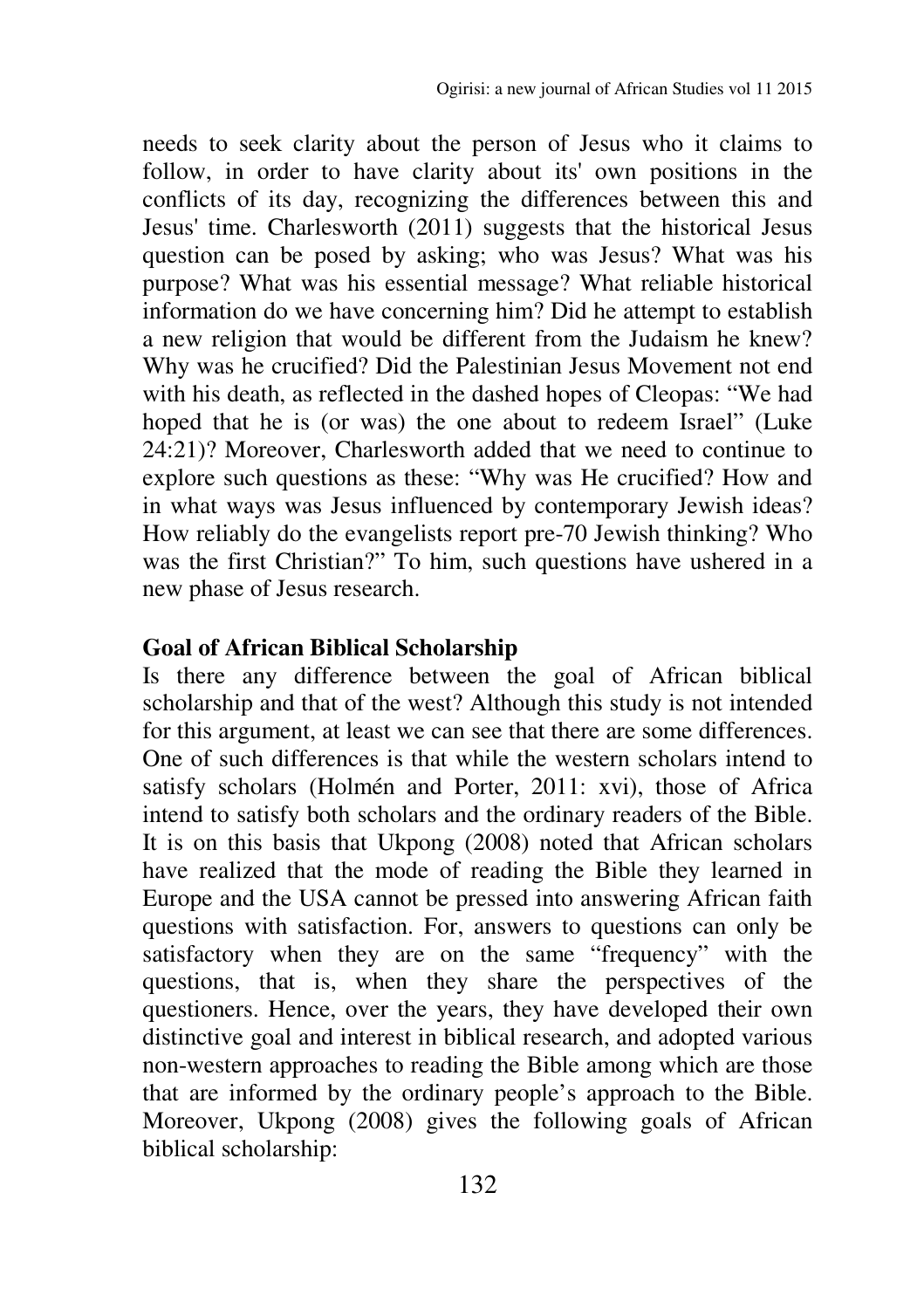## *Availability of the Bible to Ordinary Readers*

The basic goal of African biblical scholarship is to make the bible available to the ordinary African Christians as a means of supporting and strengthening the Christian faith. It is concerned to answer faith questions of the ordinary African Christians – questions that are sometimes very different from those of Europe and the USA. The end in view is the empowerment of the ordinary people in their life in Christ. Thus, the ordinary Christians take precedence over academics as the primary dialogue partners of African scholars: it is to the ordinary Christians that African scholars consider themselves in the first accountable. Their scholarship is not detached from faith.

 Though this basic goal has not been fully attained, there is no doubt about it as the end in view. Assessing the attainment of this goal in Ghana, Ukpong, citing Obeng (2001:40), observes that "Biblical scholarship has not made an impact on the thinking of the people in Ghana. It has remained an academic exercise among a few scholars in the public universities…. Majority of the populace have not been touched by their interpretations." Among Obeng's recommendations for the future is that "there should be collaborative research between biblical scholars in the public universities and theological colleges," and that research "should be practically oriented to address issues of poverty, hunger, disease, governance and corruption." To Obeng, repeating the interpretations found in the West is not "in the interest of Ghanaians," and for that matter, Africans in general. Ukpong concludes that Obeng's observations resonate the thinking of most African scholars because in the first place, Obeng presupposes that biblical scholarship should have an impact on the populace. This suggests a wide spectrum of interest among African scholars in the sense that they seek to reject the alienation biblical scholarship from the common people because it exists for their benefit. Moreover, clearly, alienation takes place where there is repetition of the modes of readings found in the West where biblical scholarship is not concerned to address the issues that arise from African contexts.

 Many reasons have been adduced for the concern of African scholars to have biblical scholarship impact the society. These include the fact that most African biblical scholars are people with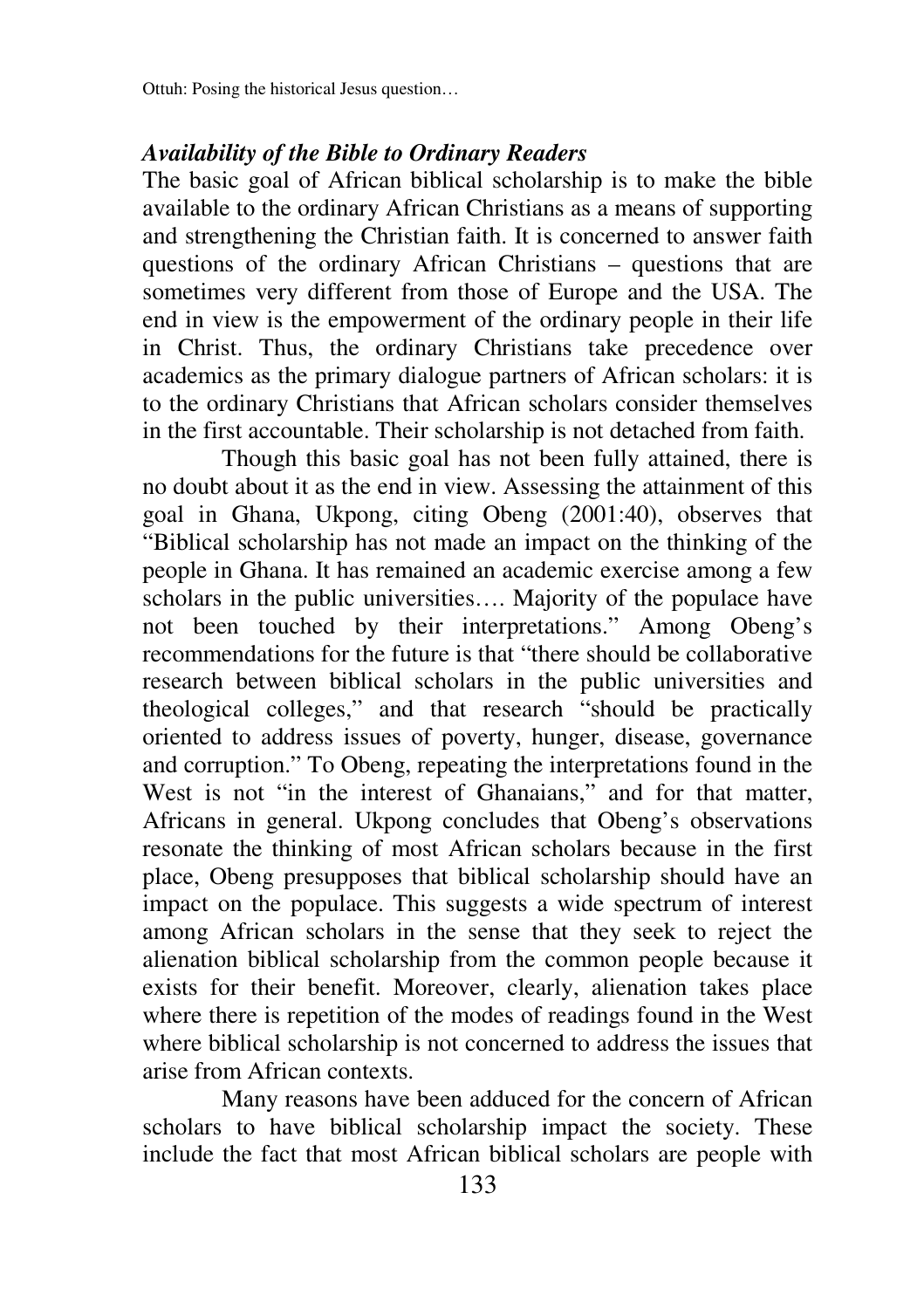pastoral responsibilities. African culture has not experienced the Enlightenment like the west. African worldview is similar to that of the Bible, etc. While all this may be true, it would seem to me that the circumstance in which the Bible came into Africa has a fundamental role to play. The initial contact of the Bible with African people and society south of the Sahara encouraged more of the alienation of the people from the Bible than acceptance of it. The Bible was deeply implicated in the western colonialism-imperialism project in Africa. In the name of biblical religion, African culture and religion, the fabric of the people's life, were condemned without a hearing as incompatible with Christianity. One would therefore have expected African Christians to reject the Bible along with those who brought it to them. However, rather than reject the Bible, African Christians appropriated it in their own way and subverted the alienating usage to which it was put. This was expressed, in a major way, in the establishment of African Instituted churches (commonly called African Independent Churches) that began to flourish in the 19th century in different parts of Africa. In these churches, the Bible was seen differently with African "eyes" and appropriated for the building of the Christian faith. This seems to prove the deconstructionist position that any text, including the Bible, "can be read in contrary ways, each of which denies the primacy of the other". African churches were captivated by the Bible and its message. They had discovered in the Bible a different God and Jesus from what, in many respects, the missionaries were presenting to them. In a large measure, the contemporary progress of Christianity in this region, owes its success to this phenomenon.

# *Uncritical Reading to Critical Reading of the Bible*

Ukpong, citing Pette (1995:102-103), argued that all critical readings of the bible start from uncritical reading: they are ordinary readings raised to critical consciousness. This depicts the fact that academic readings of the Bible in Africa today, excluding those that follow the western pattern, follow on the trials of the early uncritical initiative of the African Instituted church movement. The missionaries had used the Bible to condemn African culture and thus alienate the people from Christianity. However, in their readings of the bible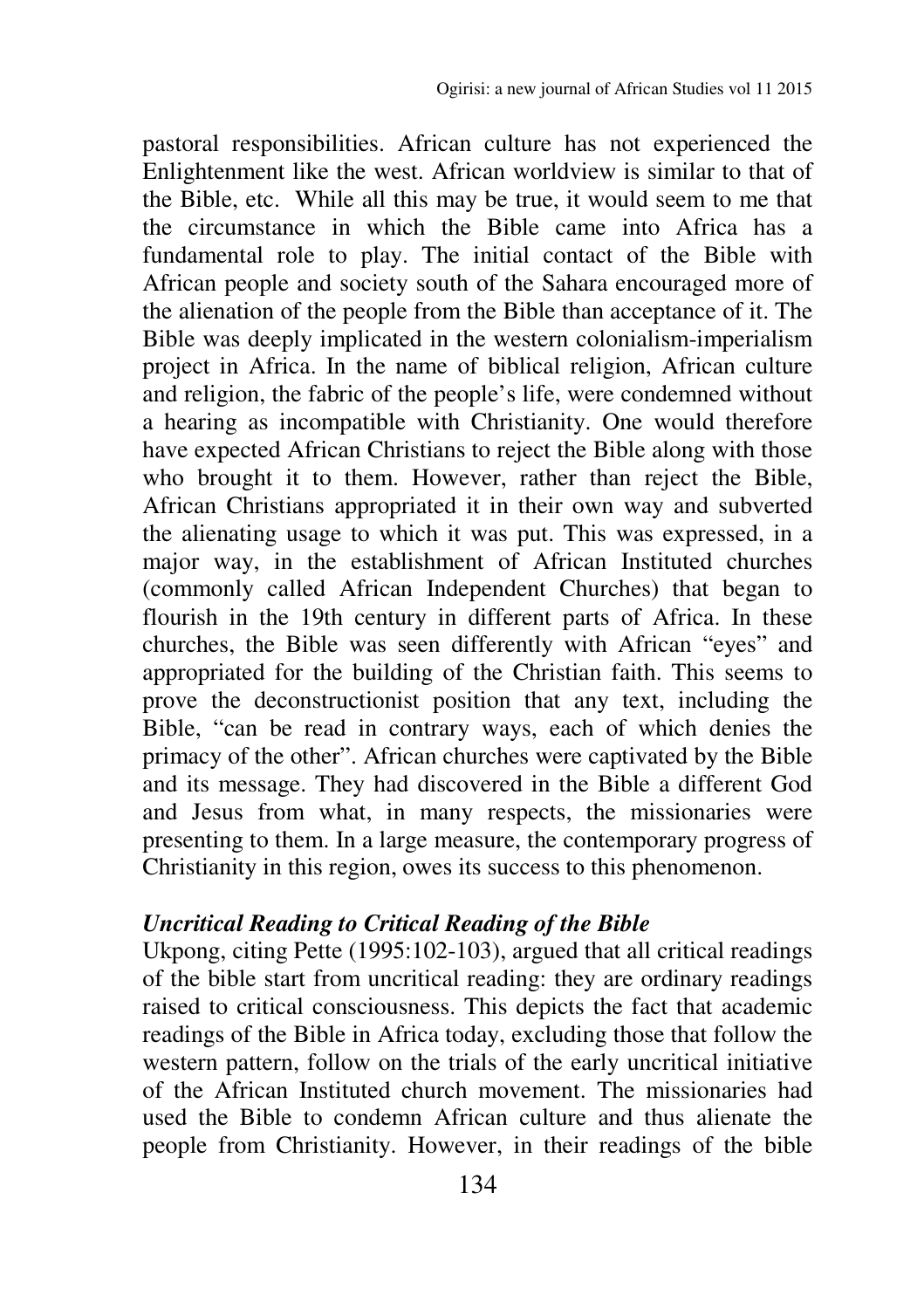both the African Instituted churches, and African scholars have discovered existential similarities and affinity between African culture and biblical religion. Although African scholars use the historical critical method in reading the bible, they are also conscious of the African culture especially those cultures that resonate that of the Bible. This made them to put the contemporary context of interpretation into consideration. The contemporary context could be placed before or after the biblical context to construct a resonance. This type falls into comparative and evaluative models of African methodology of biblical interpretation.

## *Faith Building*

To Ukpong, African scholars read the bible to build up the Christian faith. In this same line of thought, Ottuh (2014) opined that irrespective of scholarly debates, on Jesus, an African Christian cannot afford to acadamize faith to the detriment of personal salvation experience. Therefore, the Christ we preach in Africa, like that of the missionary, is the Christ who was sent by God from above to earth to save mankind from sin and eternal damnation. The faith in this Christ requires repentance, confession of sins and constant profession of faith on this same Christ as the one who resurrected from the dead as Lord. Ottuh further explained that Christian experience in the Christian understanding is to become born again (John 3:1-6) and remaining in the *didache* (teachings) of Jesus Christ. Being a Christian starts at the point where one received and put his faith in Christ as his personal Lord and saviour. Paul had this experience while on his way to Damascus to persecute the Christians of his time (Acts 9) and never remained the same again. Paul also taught that becoming a Christian is not on the basis of cultural affinity but on the basis of faith in Christ the saviour in one's cultural milieu. While the issue of faith for salvation is universal, the method of preaching the faith to all nations of various cultural backgrounds for them to understand it varies from culture to culture. This faith for salvation will be truncated if the bible, for instance, is mythologized.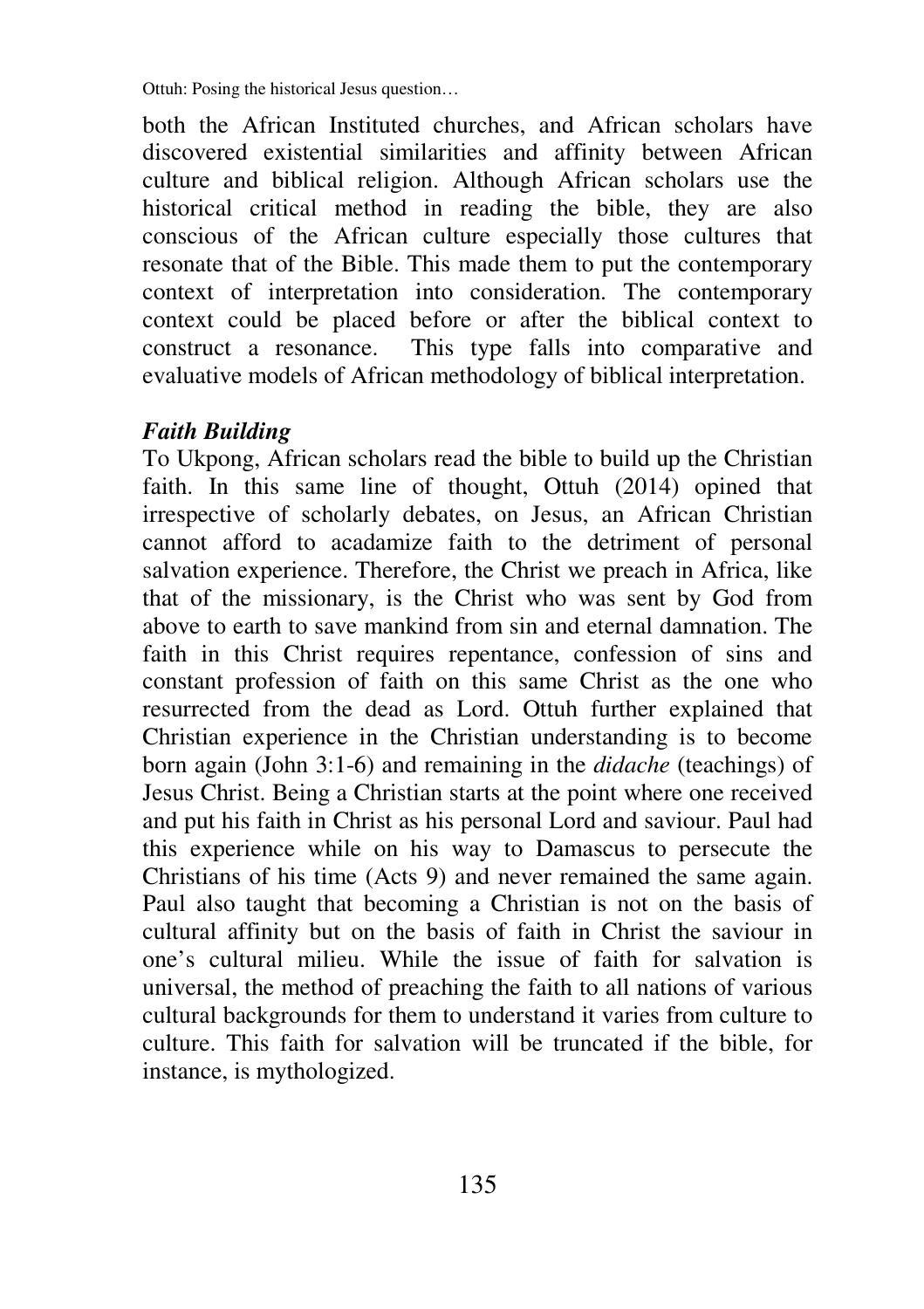#### *Impacting on Society*

To Ukpong, the Bible is seen as an important tool in rooting Christianity in the community. Another important consideration regarding the concern to have the Bible impact society is that African scholars see the Bible as a sacred classic, that is, a religious book with spiritual and moral authority for Christian living as well as an ancient literary document which worth attention beyond its time. As a literary text, it is a cultural product that can be investigated with the tools of secular literary practice. Ukpong, citing Stuhlmacher (1979:86-88), said that the tools of biblical criticism should be used simply as tools and should not be allowed to become an end in themselves or a master. Many African scholars do precisely that: they use critical tools to aid interpretation of the Bible in the African context. As an ancient document, it is appropriately read with the tools of secular history. However, the interest here is not recovering the intention of the author but discovering how the text functioned in its particular historical context. Besides, the aim is not merely to discover the historical meaning of the text but also to make it come alive in the contemporary social historical context. African scholars do not treat the Bible as an artifact of mere historical or literary interest, but see it as meaningful and relevant for the present context. As a sacred text, the Bible is seen as God's liberating word that has significance for humanity today and as such, it needs to be actualized in the human community. Interpreting it thus means unleashing the liberating message of God to be experienced as Good News in the concrete human society. Ukpong's point here depicts the fact that African scholarship will be useless if it does not contribute to human transformation and societal development.

## *Integration*

Ukpong also presented here, a holistic and pragmatic nature of African epistemology. Ukpong, citing Anyanwu (1981:78), pointed to the African's integrative way of perceiving reality in which rationalism gives way to aesthetics and synthesis. According to him, "the African epistemology is dominated by the philosophy of integration with regard to what constitutes trustworthy knowledge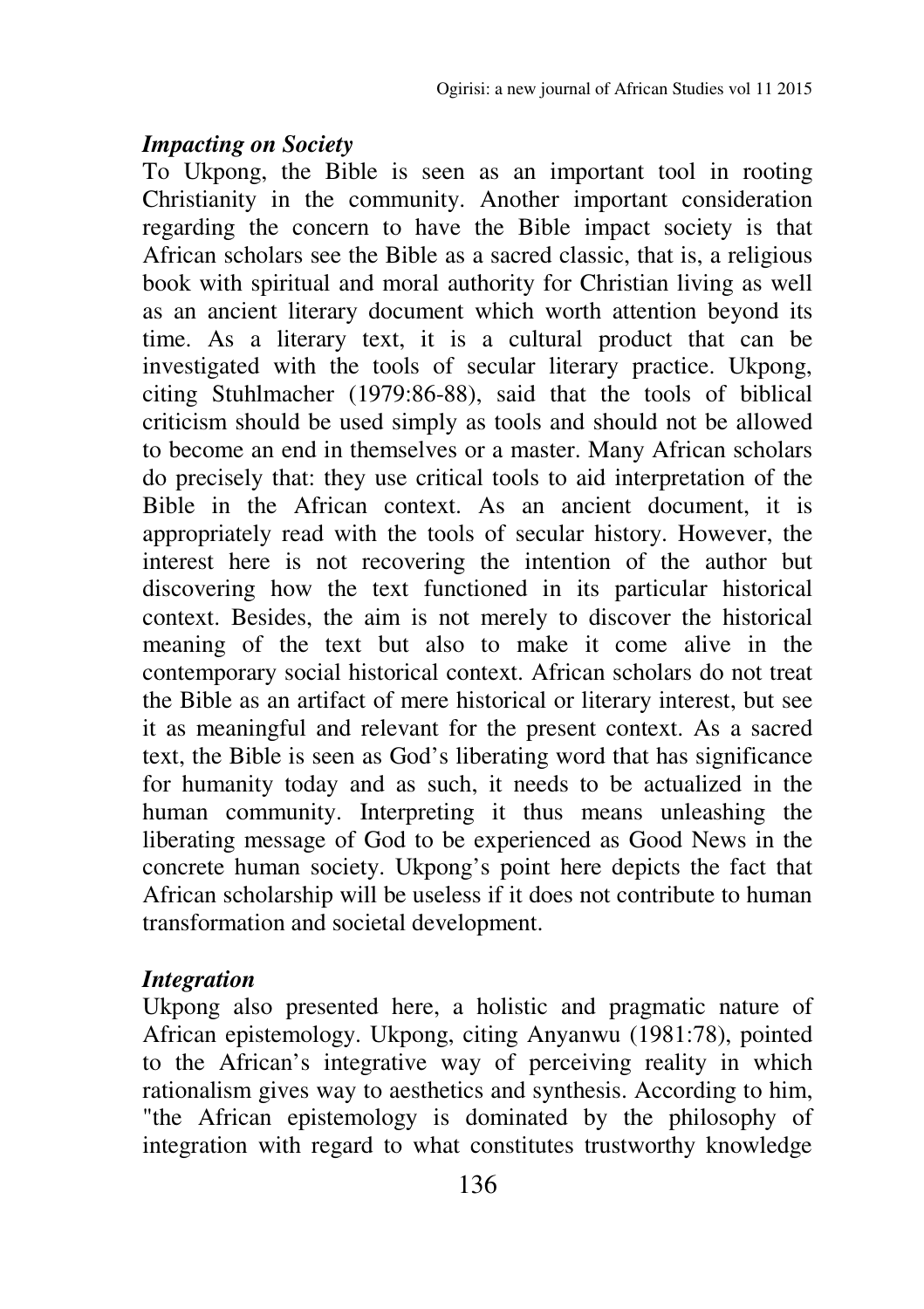and reality." For Africans, for example, truth is not an abstract entity, but rather something to be experienced in the concrete. Hence, the message of the Bible needs to be related to the present context. African biblical scholars see any approach in biblical studies as a tool employed in the service of a task to attain a certain goal. They are also aware that every such tool is developed within certain contexts and for certain purposes albeit subconsciously. They therefore view western exegetical tools with "hermeneutic suspicion", that is, they see them as serving western goals and interests that may not correspond with theirs. They therefore use these tools not slavishly but critically (Ukpong 2008, citing LeMarquand 1997:164; Ukpong, 1999:2-5). LeMarquand (2000) also opined that the interface between popular and academic readings is an important motif in African exegesis. Popular readings and the use of the Bible by ordinary people is taken seriously. African scholars are not unafraid to criticize some popular uses of the Bible but in contrast to the disdain for popular readings one sometimes discovers among western scholars, African scholars are generally only willing to criticize the faithful with a good deal of respect and understanding.

# *Bridging Gaps (Striking a Balance)*

In addition to the Goals of African Biblical scholarship given by Ukpong above, one of the goals of African Biblical scholarship is to bridge the gap created by cultural distances. This cultural distance is either between African cultural and the biblical milieus or between Western cultural and African Cultural setting. This distance was created by western scholars in the sense that they refuse to see the nearness of African culture to the Bible especially the Old Testament. Waweru (2011:7-6) asserts that Africans accepted the gospel so easily when the missionaries came to Africa to preach it and that as a result, the Africans were made to abandon their culture.

 The missionaries' methods could have created some vacuums since they have the orientation of the western method. Some African scholars have also shown that Africans accepted the bible so easily probably because there are many similarities between African cultures and biblical culture. For instance, LeMarquand agrees with Dickson (1973) that the worldview of African peoples is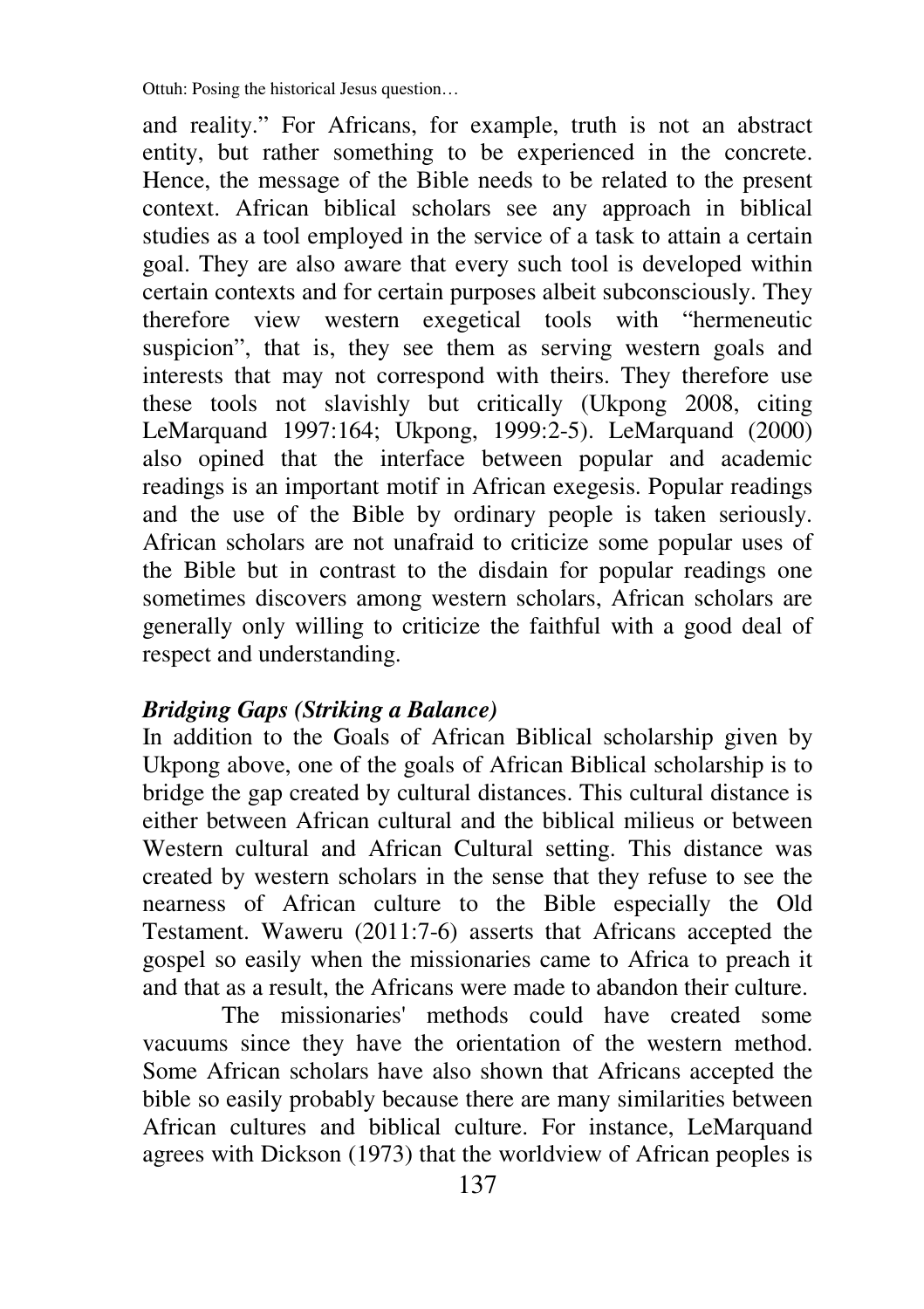close to the Old Testament, or that Africans feel more at home with the Old Testament than with the New. However, African Christians do not take for granted the salvation message that is centered on Jesus Christ in the New Testament. If the culture of Old Testament is closer to African culture, how do we justify the claim that there is a distance between biblical milieu and that of Africa. Although, scholars like LeMarquand and Dickson have agreed that the Old Testament culture is nearer to that of Africa, we cannot deny the gap created by western reconstructionists who sidelined Africa despite the role of Africa in Biblical history. This is probably one of the muse that led Adamo (1998); Habtu (2001) ; Ntre (2001) into the African in the Bible research. Their research showed that Africans have played a major role in biblical history but has not been properly placed by western scholars. One of the areas where the gap is created by the western missionaries is in the area of marriage ceremony. The type of marriage ceremony prescribed by the white man was the importation of their culture. For example, both African and Hebrew cultures accept the payment of dowry on a woman before such woman can be regarded as a wife. In Nigeria, for instance, even when one goes to church to wed a woman, the African culture in Nigeria does accept such woman as a wife to the man until, the dowry is culturally paid (Waweru, 2011:170-185). This is why we are doing three wedding ceremonies today in Nigeria among Christians.

 In a nut shell, African scholars are being challenged by what they feel is an alienation of Africa from biblical experience. Hence, their contribution tends to fill the gap so created by western scholars and even the biblical text. This is termed contextualization in African biblical scholarship.

# *Euangelion*

Another goal of African Biblical scholarship, apart from the ones pointed out by Ukpong, is *euangelion*. The term *euangelion* (gospel) is a Greek term referring to the preaching of the Good News. Here, Good News means the Gospel or the Word of God. Many of the scholars in Africa are pastors (priests) who were trained in church oriented theological institutions with the consciousness of winning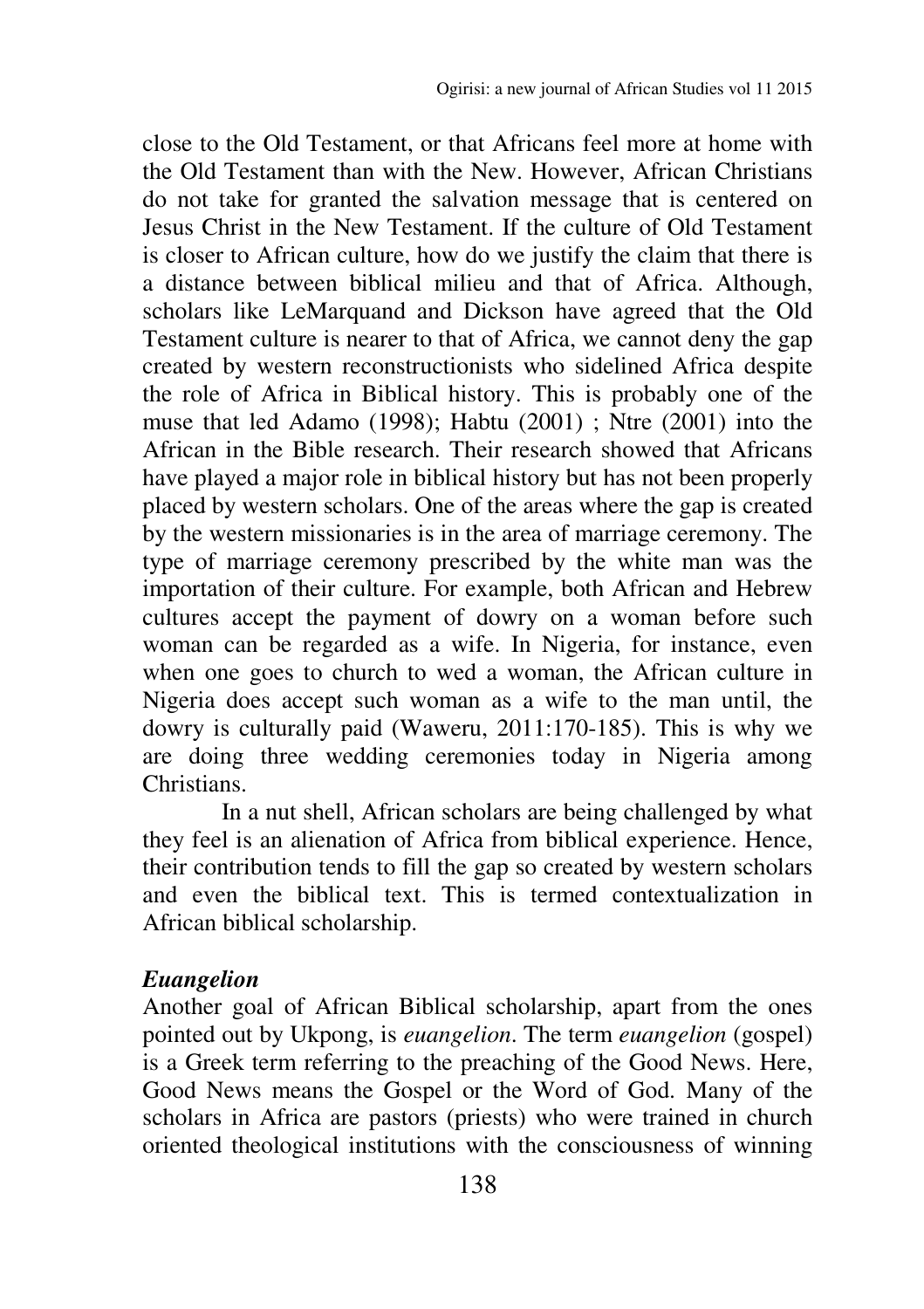souls for Christ. This act of winning souls is called evangelism. They were even told that their basis of training is evangelism and as such, their scholarship also intends to make the reader to be transformed. For example, in the Urhobo language in Delta State of Nigeria, the pastor is very familiar with the term *eyerhesiri* meaning good news. Any scholasticism that discourages faith will be rejected with all consciousness.

# **The Evidence of the Jesus of Faith in the Jesus of History within African Context**

Here, we intend to show how the Jesus of faith is truly evidenced in the Jesus of History within African Context. African biblical scholars have done a lot of works as earlier pointed out. From the South African experience, Botha (2009) revealed that South African biblical scholars have published widely on various topics, and have gained international repute on many terrains, such as modern linguistic approaches to the Greek of the New Testament, discourse analysis (Holgate & Starr 2006:48), study of the Gospel of John, and exegesis of Pauline Letters. The historical Jesus, however, has never been of much interest among South African scholars, despite the efforts of a few talented researchers since the last quarter of the twentieth century. The evidence of Jesus of faith in African historical Jesus research can be multidimensional. Here a few dimensions will be considered.

 First, the dimension of miracles and the voice of Jesus in the account of the evangelist, African scholars in recent times have attempted to view the historical Jesus research from the perspective of the miracles and the voice of Jesus within the text. The question in contention is to identify the voice and miracles of Jesus within the text. The question is: are those sayings of Jesus actually His sayings? Are those miracles of Jesus in the Gospels actually performed by Him as reported by the evangelists? Is the Jesus of Nazareth the one who said those words and performed those miracles in the New Testament? All of these questions were attempted. For instance, Evans (1988) observed that though the historical Jesus research in the last three decades has produced a great deal of divergence of results, one is able to discern several important areas of progress especially in the area of a renewed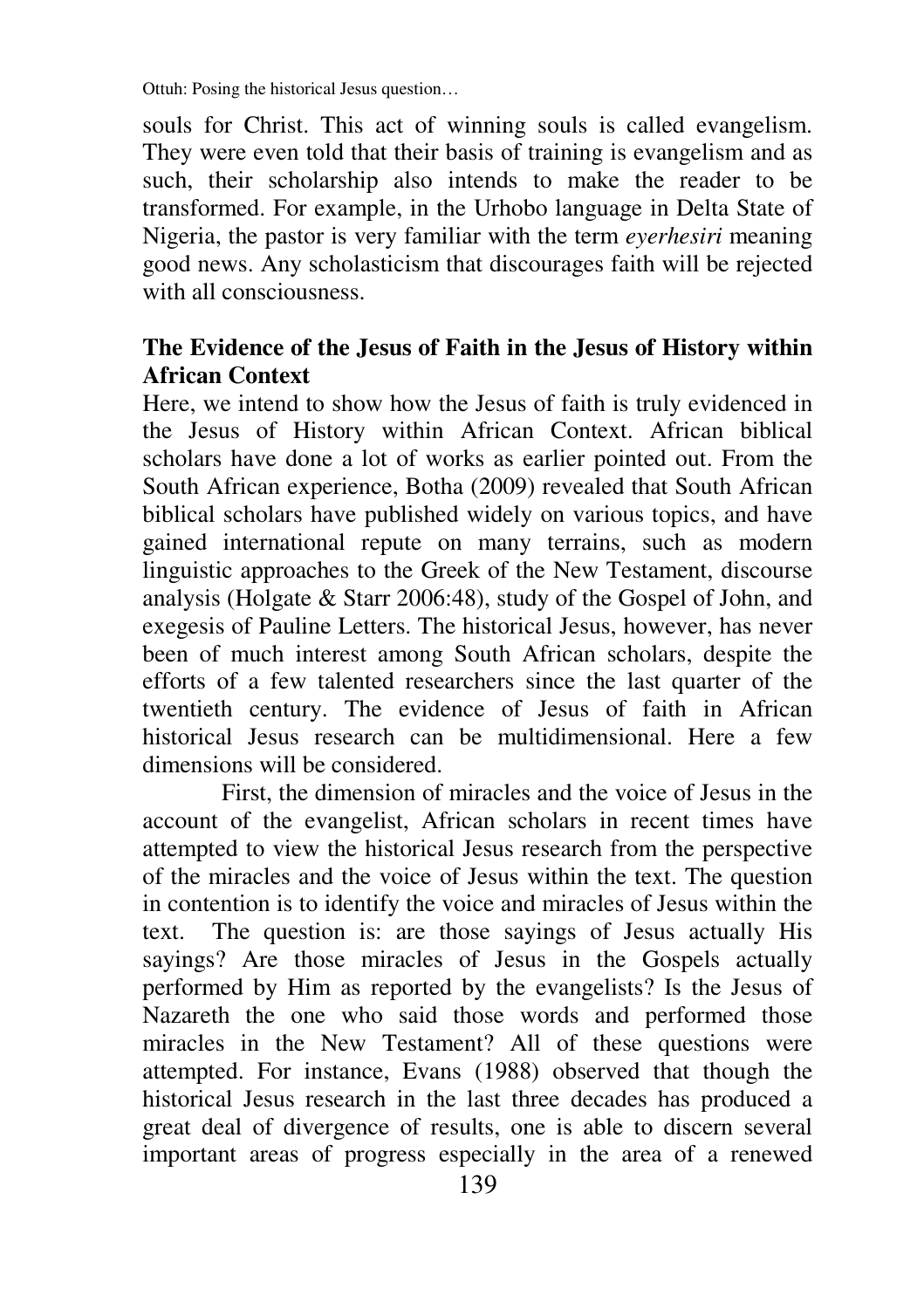appreciation of the Judaic character of Jesus, his mission, and his world. New source material and more nuanced, contextual methodology have sharpened Jesus' profile as a Galilean Jew, standing in the tradition of Israel's redemption and restoration. Moreover, in Nolan's (1976:21-36) view, the miracles and the *ipssisima vos yesu* (the voice of Jesus) in the account of the evangelist are veritable evidence for arguments in the Historical Jesus question in Africa. For instance, the healing stories are situated in a traditional setting and reference to the ancient worldview is made. To Nolan, Jesus' compassion and trust in God enabled these powerful events, and Jesus' aim was to awaken the same compassion and the same faith in the people around him. Although he avoids a supernaturalistic interpretation of Jesus, Nolan understands Jesus to have been quite unique, 'a much underrated man, a man of extraordinary independence, immense courage and unparalleled authenticity, a man whose insight defies explanation' (Nolan 1976:117). To the scholars of the  $18-19<sup>th</sup>$  century like Raimarus and Schweitzer, the presentation of Jesus' miracle and voice are figment of imagination (Schweitzer, 1906). Their conclusion was based on scientific study of the Bible resulting from the *aufklärung* (enlightenment). One weakness of this method is the fact that biblical miracles cannot be verified by scientific means even though scientific apparatus can be useful in the reconstruction of the historical Jesus research. This presents a conflict between faith and reasoning in the sense that an African Christian does not need a scientific proof of the bible before believing in Jesus Christ as presented by the evangelist. Here without any scientific theory or verifications, the historical Jesus is being regarded from biblical presentation as one individual who is both historical and Christian faith figure. He was an Historical figure because He was the son of man who lived among men within time and space (John 1:14) and He was a figure of Christian faith in Jewish and contemporary milieus because His sayings and deeds as presented by himself and the evangelists are believed to be correct and true even though there were some nuances in the accounts.

 Second, the dimension of historicity of the account of the evangelist, Nolan acknowledges that history is a reconstruction, that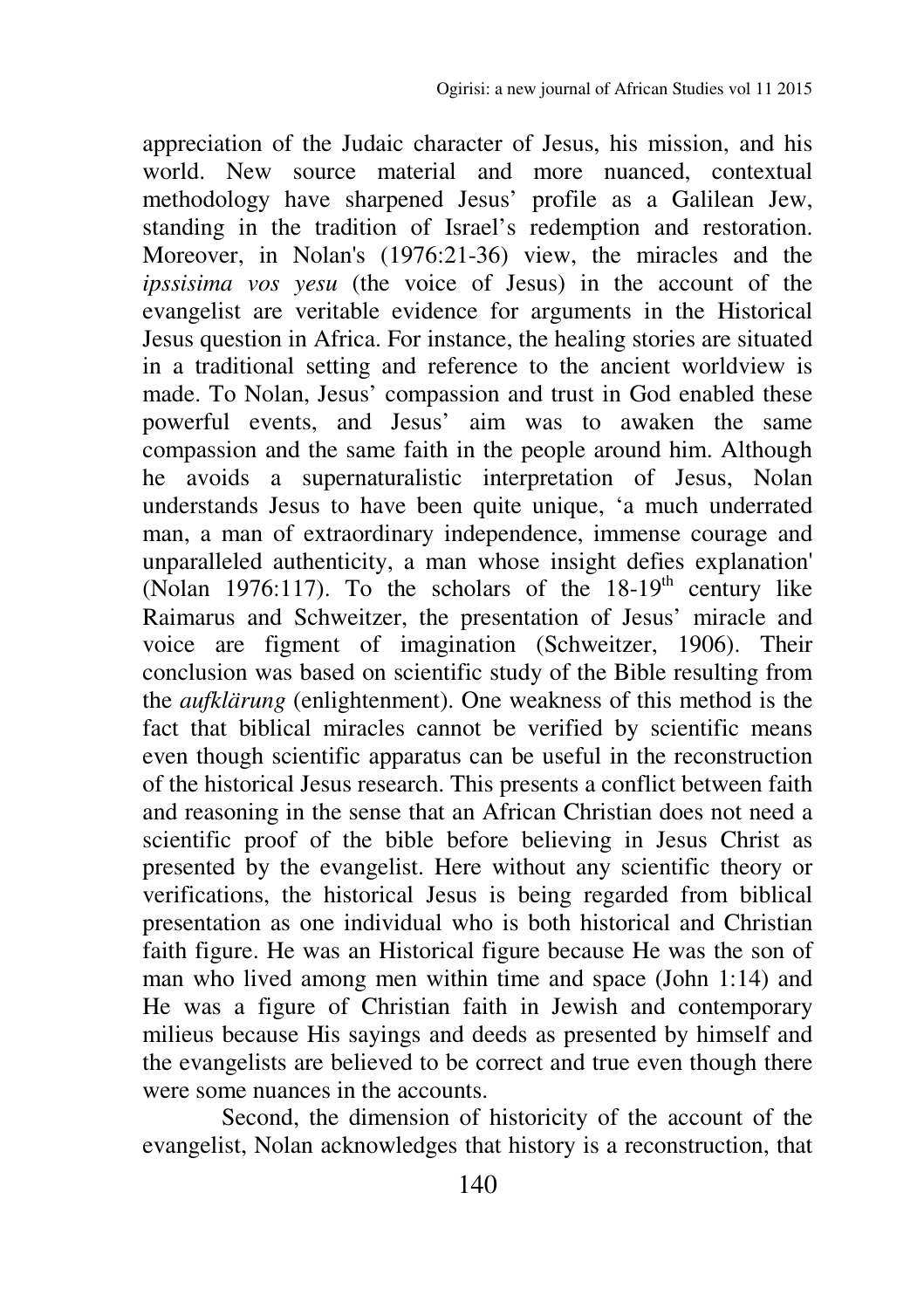'it is the truth of the past in the light of the present' and that to 'imagine that one can have historical objectivity without a perspective is an illusion' (Nolan 1976:4), but he shows no concern with the problem of how to deal with subjectivity. Despite many claims throughout the book, it is not critical historiography. He alleges 'the consistent use of strict historical criticism and methods of research', but the crucial, unresolved problem becomes evident in the second part of that sentence: 'our interest is not the academic pursuit of history for the sake of history' (Nolan 1976:1). Nolan's concern to overcome the divide between (academic) understanding and (practical) relevance becomes an affirmation of that dualism. At the really crucial stages of the presentation, critical analysis and historical probing are left behind and reductionist affirmations are employed (Botha 2009, citing Nolan 1976). Among African scholars, the most pressing challenge at hand is further clarification of the interaction of theology and critical history, especially in the light of the church life and belief. This is why scholars like Botha (2005), Van Aarde (1999; 2004) and Craffert (2006; 2007) emphasize that a deeper understanding of reality, with a more holistic and complexifying approach to controversies, is unavoidable (Botha, 2009). How does African Scholars and Christians approach the scientific historicity of the Jesus of the New Testament? While the African scholars still rely on the Western scholars in addition to the narratives of the evangelist to scientifically prove the historicity of the figure of Jesus in the New Testament, the African Christian simply relies on the narratives of the New Testament about Jesus. One task which an African biblical scholar who intends to do a research for the church in Africa will face is, the dynamism and creativism of striking a balance between critical scholasticism and faith based construction of the figure of Jesus. As it stands now, some African scholars like Adamo (1998); Habtu (2001); Ntre (2001) and the likes of them have reconstructed biblical history in order to trace the relevance of Africa in Biblical history. They have shown that Africa has a firsthand witness in the history of biblical figures, be they human, place or movement. At least there were some interaction between Jesus and Africa. One of such interactions was His stay in Egypt when there was a serious threat to his life after His birth (Matthew 2:1-15). Another interaction was the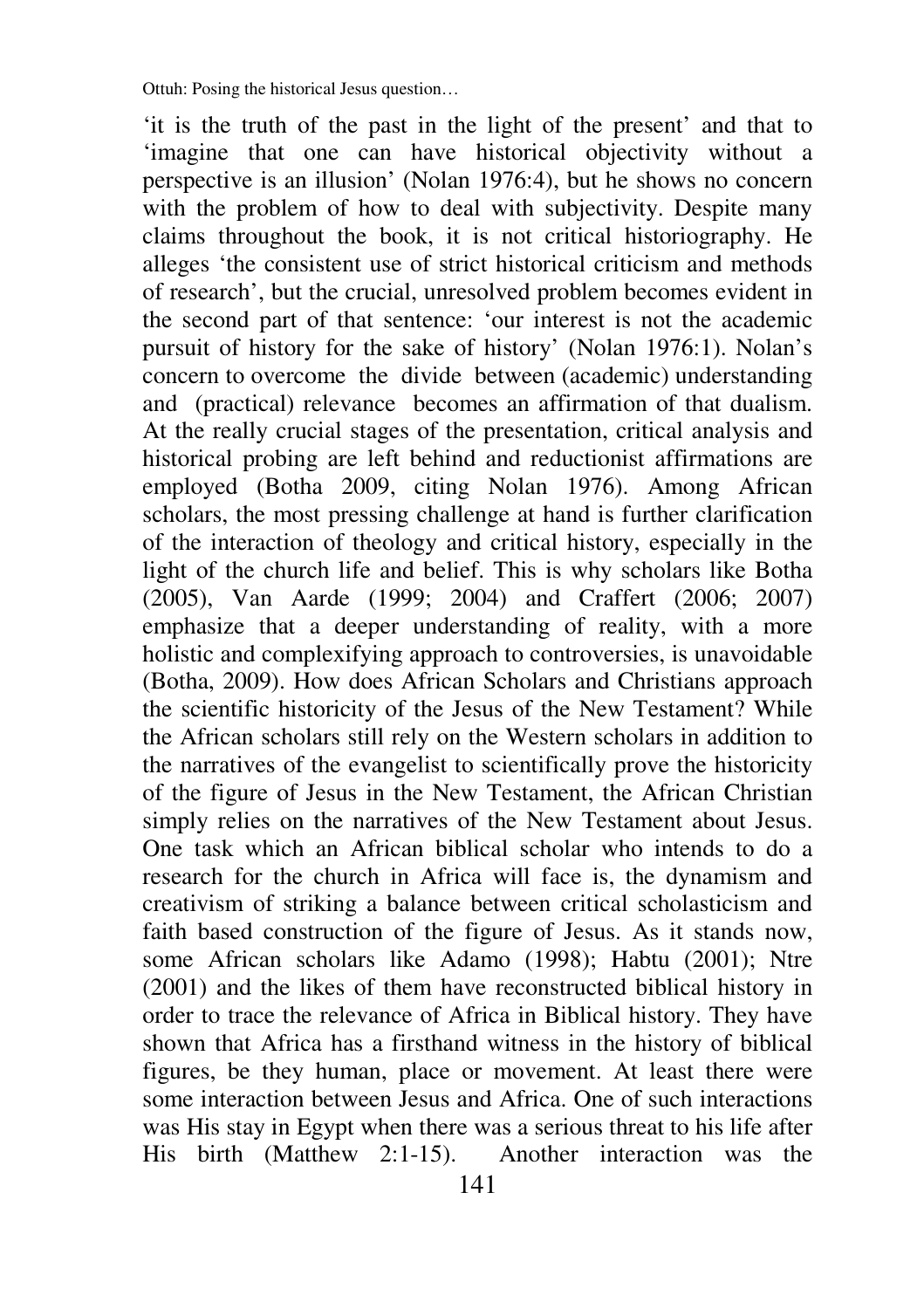participation in the carrying of the Cross with Jesus by Simon of Cyrene when he was tired (Mark 15:21; cf. Luke 23:26). These stories authenticate the historical figure of Jesus Christ as the son of man and saviour of the world in African Christianity.

 Third, the dimension of existentialism in the presentation of the evangelist, The Gospel of John 1:1-14 presented to us the *logos* (the Word) as incarnated in the person of Jesus. That Jesus existed on planet earth is not in dispute but the question has been that of an identity between biblically and scientifically reconstructed history on the person and ministry or deeds of Jesus. Wells (2004), van Voorst (2000) agree that biblical scholars are convinced that Jesus existed. While they disagree on several matters of central importance to the understanding of Jesus and early Christianity, this is a crucial point of considerable agreement. The quest for the historical Jesus is not a quest for his existence as such, but for the more precise contours of his person and career. In this regard, Byrskog (2011) raised some questions as follows: how do we know that he in fact existed? In what sense can we speak of his historicity? How do we approach history? How do we employ the ancient documents in order to reconstruct the historical Jesus? What sources do we have and what is our attitude to them? Is it really possible to move out of our own context and reach back to the bare history via documents and traditions? These type of questions have recently come to the fore in historical Jesus research and promise a more hermeneutically informed sensitivity to the conviction that Jesus in fact existed. To Byrskog, the claim that someone existed in history is based on what is perceived as the scientific enterprise of historical reconstruction. Snodgrass (2005) argues that existentialism is valid within human linguistic understanding especially as it relates to Jesus' parables in the New Testament. One question that can be raised concerning Jesus' parables in the New Testament is to find out whether the parables were fictions or real incidents within time and space. Another issue is the African understanding about existentialism. The African understanding of the living dead and spirits are ideological and philosophical. The African person is not ignorant of existence in his physical and metaphysical environment. However, how can the African scholar prove that Jesus existed? If such scholar must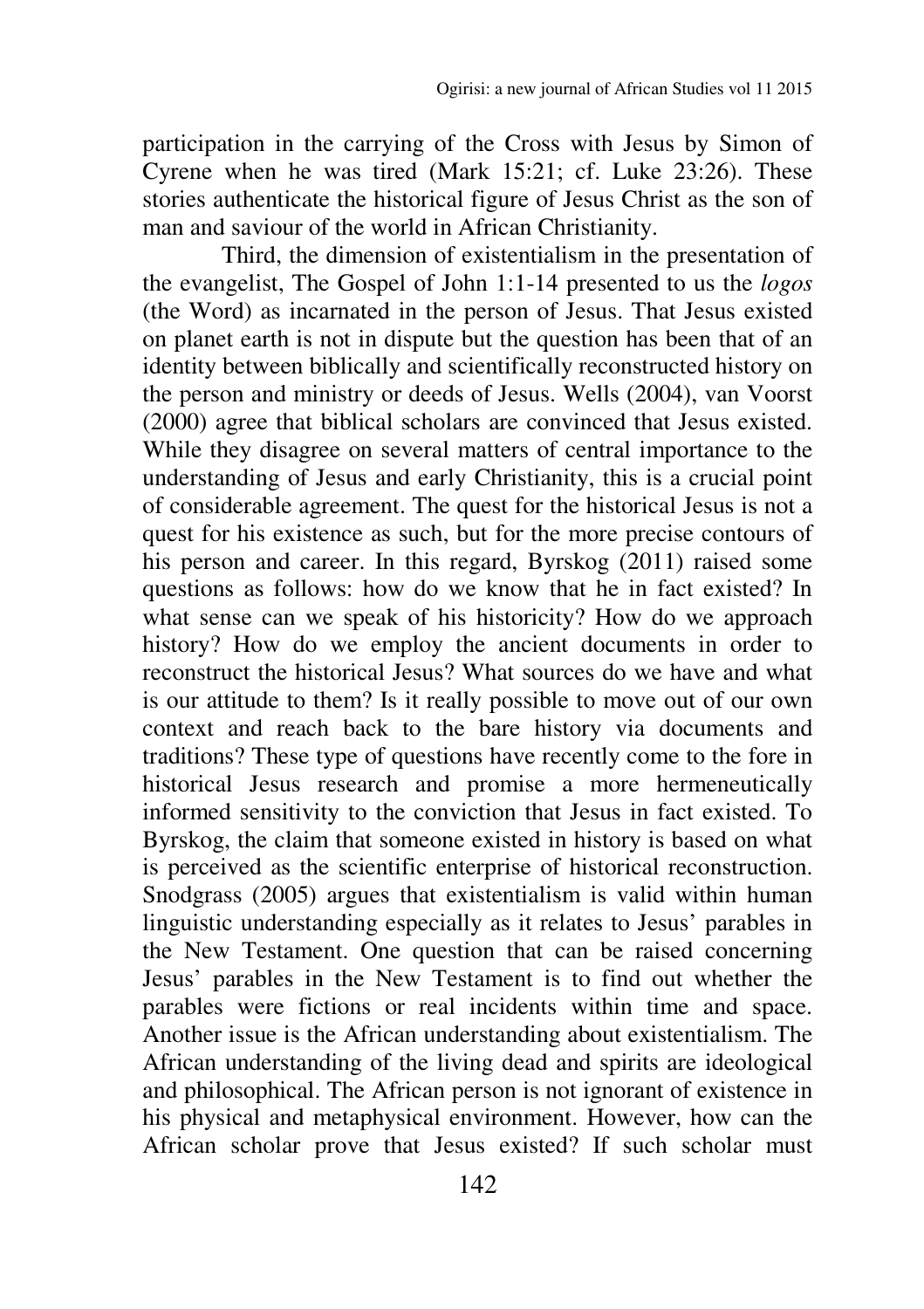contribute, he needs to resort to the historical critical method and materials presented by western scholars because they have been involved in this enterprise for long.

 Fourth, the dimension of the ordinary reader, this dimension puts those who do not have the technical know how of biblical studies into consideration. The ordinary reader in this context could be a well schooled person but such person did not do religious studies or biblical studies. They study the bible but not with the historical critical method or critical apparatus of the bible. They do not understand deep scholarly approach but at least they understand the bible in its face value. An African scholar who is considering this type of audience in the Historical Jesus study will rely more on bible stories so as to strike a balance between faith and systematic study of the bible. This will inform faith, not fanaticism. This does not stop the scholar from doing a critical study but it has to be done across chains of level. Here the ordinary readers of the Bible are familiar with church dogma and as such church authority supersedes critical approach in the study about Jesus. One weakness in this type of reading is the unwillingness of the ordinary bible reader to go through the rigour of critical biblical study. However, Akper (2005) is of the view that the voices of the "ordinary readers" in the collaborative reading need to be clearly evident, so that it does not seem as though the socially engaged biblical scholar is simply reading through the "ordinary readers." This is a new trend in African Biblical scholarship and, of course, it is advocating that the ordinary reader should also be put into consideration when doing a critical study of the bible (Okure, 1993:77). The ordinary reader believes in the story of the bible the way it is presented. Another problem with the ordinary reader at this point is a tendency to spiritual everything in the bible story. Such type of reading is equally dangerous because such reader could as well misinterpret the bible. A story was told of a man in Delta State of Nigeria who cut off his penis when he read:

> But I say to you that everyone who looks at a woman lustfully has already committed adultery with her in his heart. If your right eye causes you to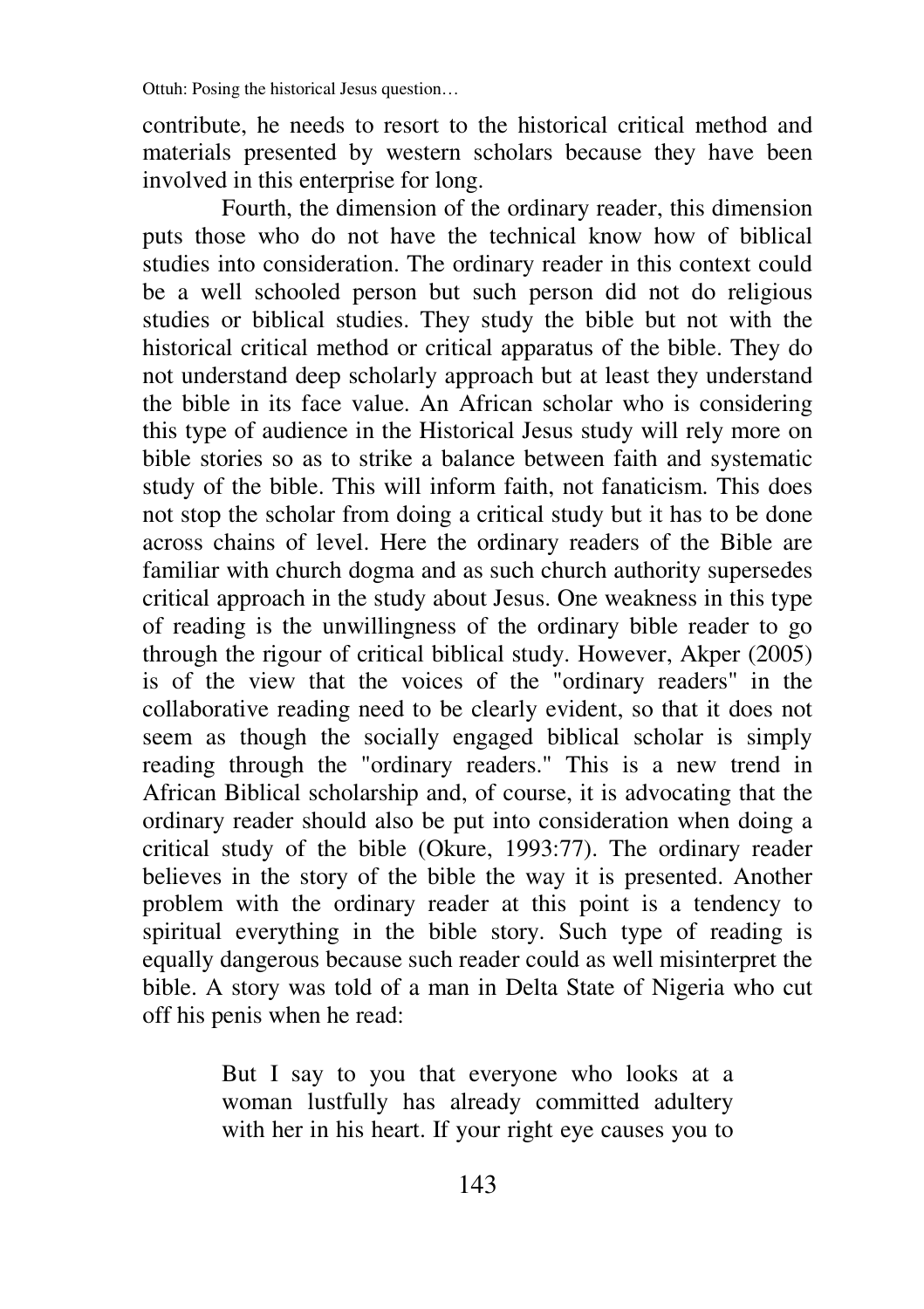sin, pluck it out and throw it away; it is better that you lose one of your members than that your whole body be thrown into hell. And if your right hand causes you to sin, cut it off and throw it away; it is better that you lose one of your members than that your whole body go into hell (Matthew 5:28-30 RSV, 1952).

This reader simply misunderstood the bible passage. This is why it is important to do a critical study of the bible with the ordinary reader of the bible so as to enhance the intellectual and faith development of the ordinary reader. This is an aspect that African scholars have put into consideration to help liberate and broaden the intellectual horizon of the ordinary reader so as to appreciate the reality of the historical background behind the bible text. While the miracles of the bible cannot be verified by scientific apparatus, happenings around biblical times can be subjected to critical thinking and postulations. By so doing, critical reading will give insight for plausible postulations.

 Fifth, the dimension of inculturation in the presentation of the evangelist, Inculturation hermeneutics is another new dimension of African Biblical studies. This new venture belongs to the contextual approach of biblical interpretation in Africa. The 2004 Annual Conference of the Nigerian Association for Biblical Studies (NABIS) was held at Lagos State University, Ojo, Nigeria, from 9 to 13 July 2004. The theme of the conference was Decolonizing Biblical Studies in Africa. More than one hundred participants from universities and seminaries all over Nigeria, as well as some international scholars, attended the conference. The following commissioned papers were presented: Dr J.A. Oladunjoye: "Decolonizing Biblical Studies", Prof J.S. Ukpong (Catholic University of West Africa, Port Harcourt): "Inculturation as Decolonization of Biblical Studies", Prof S. Abogunrin (University of Ibadan): "Decolonizing New Testament Interpretation in Africa", Prof D.T. Adamo (Delta State University): "What is African Biblical Studies?", Prof G.O. West (University of KwaZulu-Natal, Pietermaritzburg): "Decolonizing South African Biblical Studies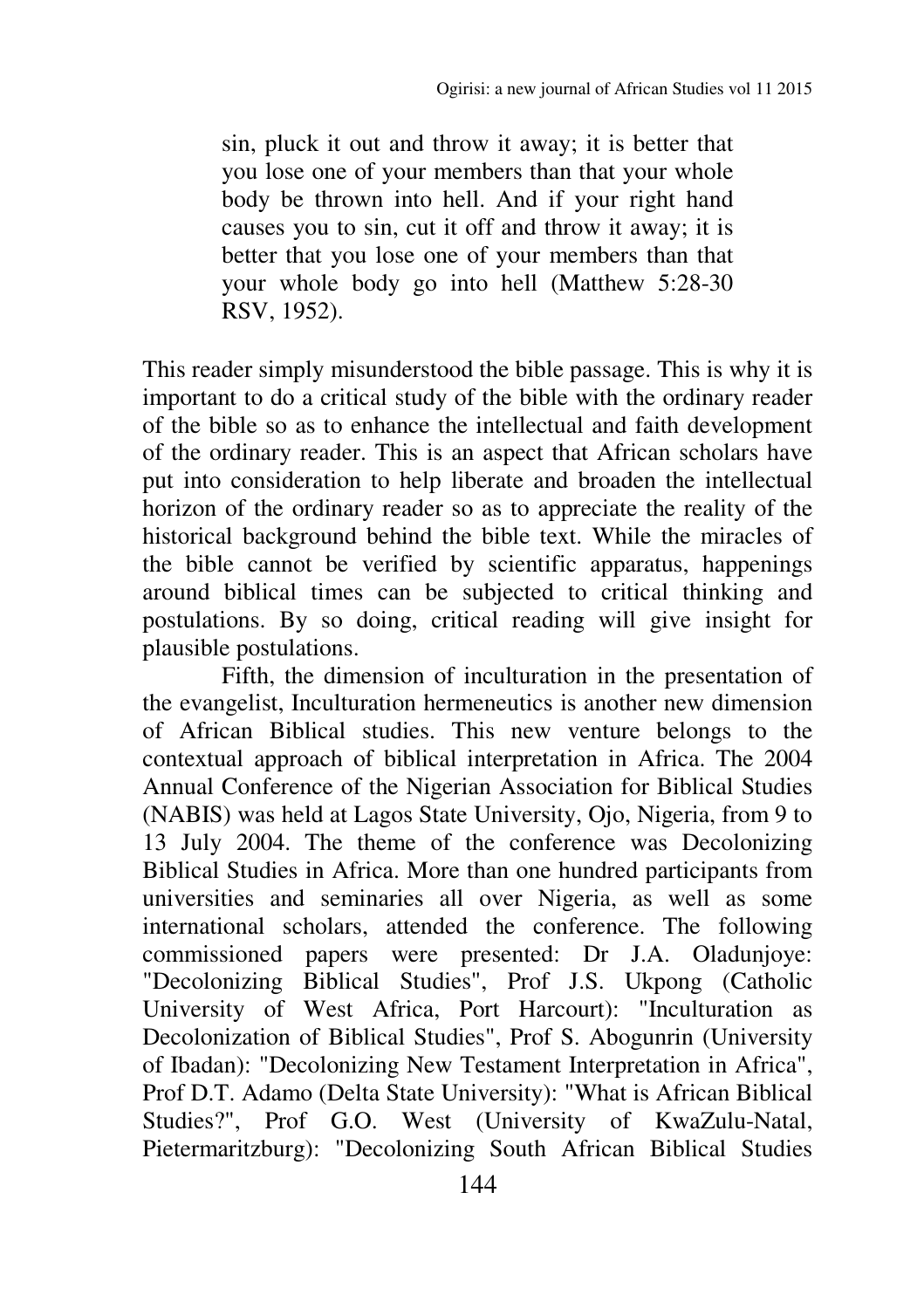Interpretation: The task before and after liberation", Dr D.O. Agintunde: "Decolonizing Biblical Studies in Nigeria: Women Perspective", Prof Chris Manus, (Obafemi Awolowo University) "Decolonizing New Testament Interpretation in Nigeria", Prof. Willem Boshoff (University of South Africa, Pretoria): "Decolonizing Biblical Studies in South Africa" (http://www.mhs.no/aotp?20). All these African scholars have done much on the subject of contextualization of African biblical studies. Here, both the cultural and secular aspects of the biblical milieu are being presented as interrelated. Hence, the Historical Jesus can be seen in African scholarship as a man of biblical as well as societal figure who spoke Hebrew and Aramaic languages. This Jesus addressed people, ate food and dressed in the attire of his culture. This showed that the Jesus being presented by the evangelist as figure of Christian faith is also a figure of historical study. If He spoke Hebrew and Aramaic, who did He speak with? If he ate which type of food did He eat? If He wore clothes which type of clothes did He wear? If He interacted with people, which people did He interact with? An attempt to answer these questions in African biblical scholarship will give useful insight into historical figure of Jesus.

 Sixth, the dimension of dialogical and praxeological appropriation in the presentation of the evangelist, this aspect poses the question: who did Jesus interact with and how was his action or behaviour like? He interacted with people like the disciples, the Jewish society, the intellectuals, Roman officials and reacted to issues of society. Recent discoveries by archaeological findings in the Qumran community near the Dead Sea in January 1947, has shown that Jesus lived among the Jews and did good to people especially the oppressed. He preached the Kingdom of God like John the Baptist and was followed by multitudes as a result of His humanitarian works and miracles (Varner, 1997). In the opinion of West (2008) the three key elements of African biblical interpretation are the biblical text, the African context, and the act of appropriation through which they are linked. The biblical text and African context do not on their own participate in a conversation. For dialogue to take place between text and context a real flesh and blood African reader is required! This reader moves constantly back and forth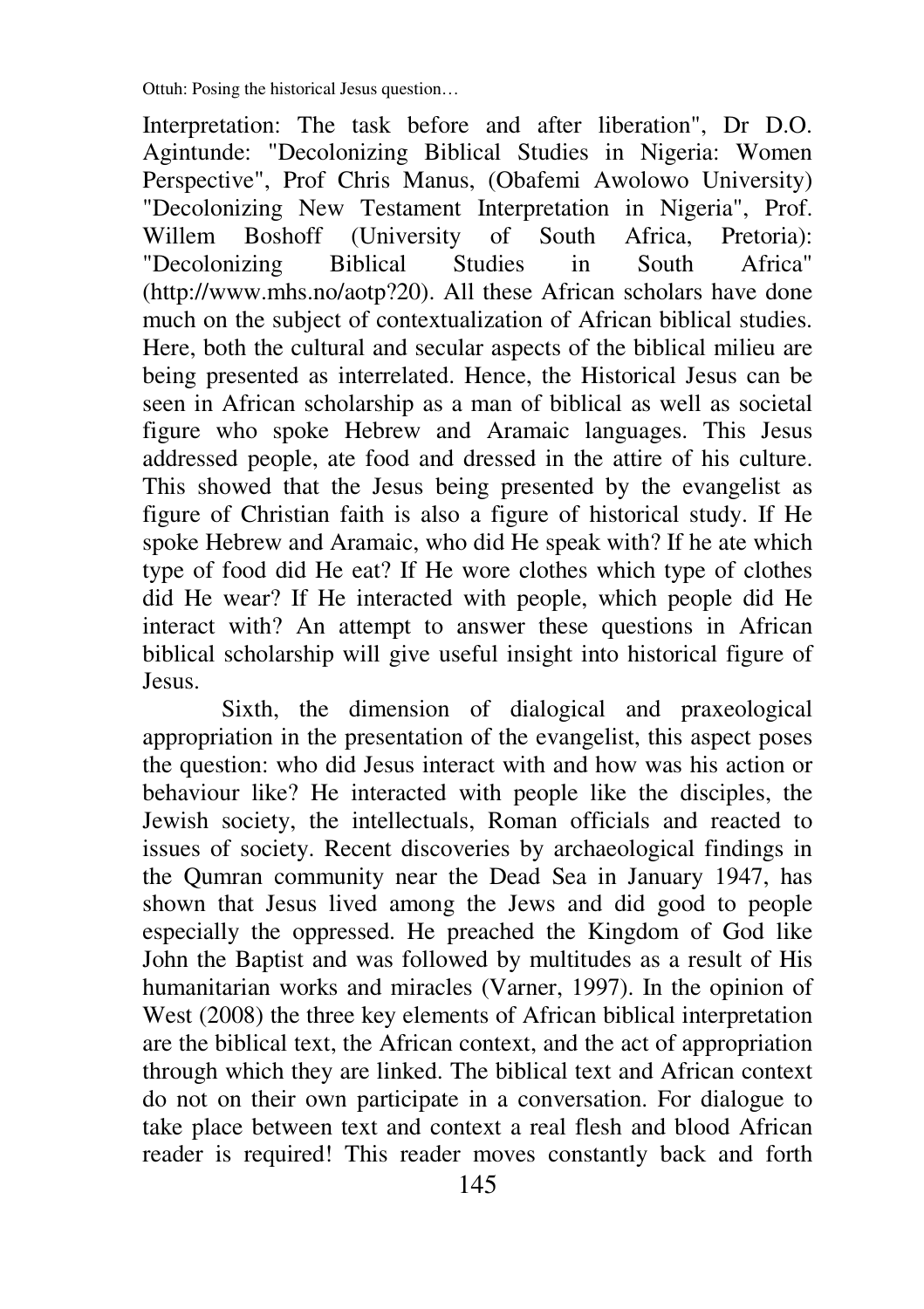between the biblical and African context, bringing them together in an ongoing conversation which we call appropriation. How the reader moves between text and context is determined by a range of factors, including their ideo-theological orientation, their ecclesiotheological missionary heritage, their engagement with ordinary readers of the Bible in the church and community, and the important issues that require attention in the African context. To Ukpong (2000:24) one of the important aspects of biblical scholarship in Africa is the actualization of the theological meaning of the text in today's context so as to forge integration between faith and life, and engender commitment to personal and societal transformation. What connects text and context, then, is a reader who activates a form of dialogical appropriation that has a theological and a praxeological dimension. This dimension is a challenge that calls on African scholars to have interaction with the presentation of the evangelist about Jesus to find out about the people Jesus interacted with and His behaviour within his community where he lived.

## **Conclusion**

Contextualization of the historical Jesus question is by no means a small task in scholarship. Using Ukpong and other models in this subject matter, this paper has shown that the historical Jesus question can be framed contextually. Ukpong, Okure and other similar scholars in their shoes are of this opinion. Within this context, while the first quest sought to reconstruct the biography of Jesus from the New Testament materials in the  $19<sup>th</sup>$  century and separated the Jesus of the New Testament from the Jesus of history, the second quest in the  $20<sup>th</sup>$  century poses the question in terms of what, in the New Testament, can be attributed to the historical person of Jesus with some amount of certainty. On the other hand**,**  the third quest in the late  $20<sup>th</sup>$  century, poses the question of understanding Jesus as a human person among his contemporaries and sought to reconstruct the historical figure of the man Jesus against the background of the history, culture and society of first century Palestine and the Roman Empire.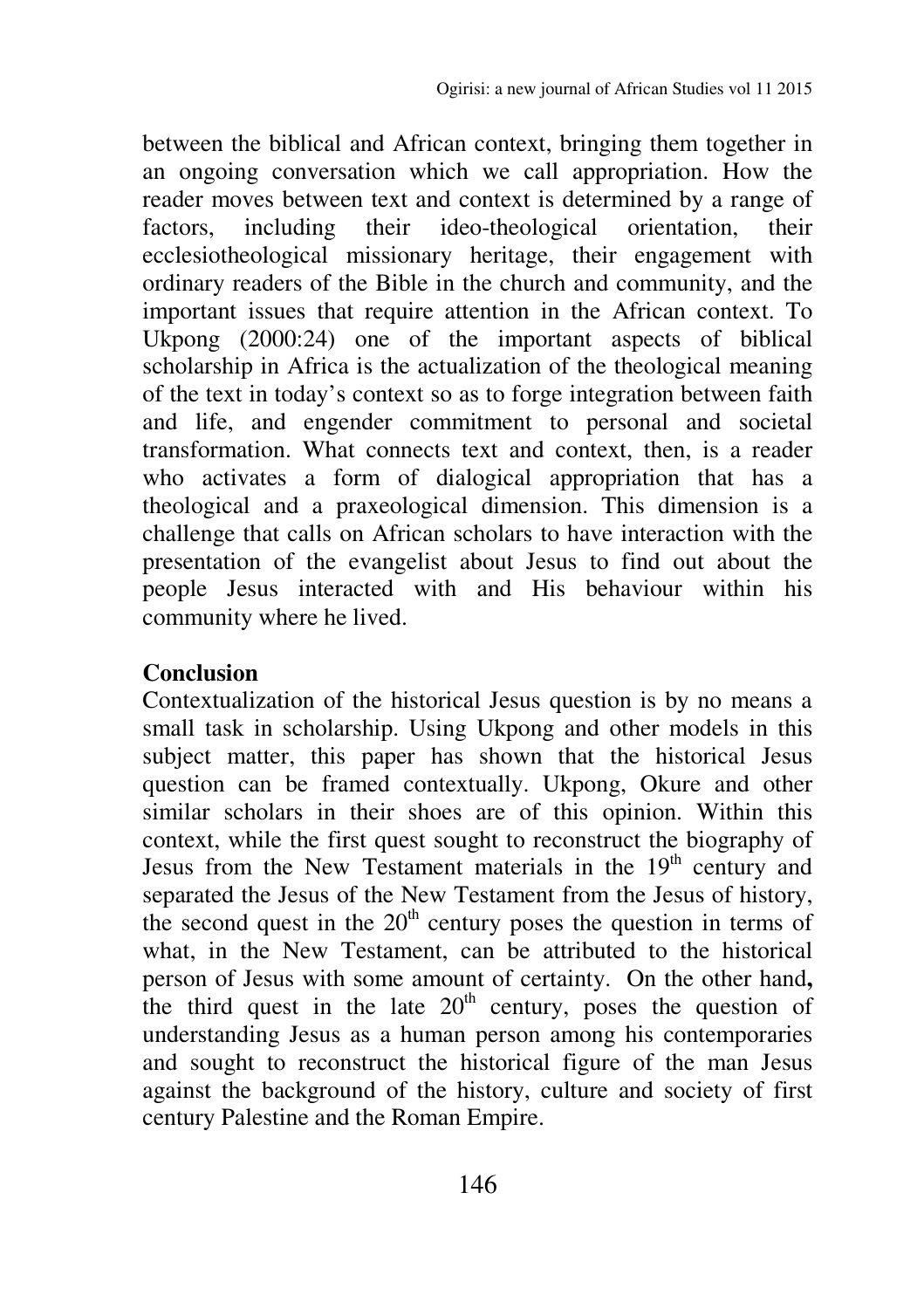Moreover, the study has also shown that the goal of African Biblical scholarship is different from that of the West as that of Africa include: making the bible available for the ordinary readers; uncritical reading to critical reading of the Bible, faith building; impacting on society; integration; bridging gaps (striking a balance); and *euaggelion*. African scholars do this to make biblical scholarship congenial with the church in Africa. Although African scholarship is done to satisfy very high profile scholars in the globe, such scholarship also bears in mind that any scholarship done to discourage the faith of the African Christian will birth a serious ecclesiological crisis.

 One recommendation we must not fail to bring to table here is the need to allow African scholars to develop and pose the Historical Jesus question and answer such question from an African Christian perspective. This should also be respected among committees of international scholars. It is worthy of note here, that this work does not in any way suggest fanaticism or bigotism or present a polemic against western scholarship but it is an attempt to, at least, blend the western method with that of Africa so as to make Historical Jesus research to be relevant to both the academia and the church in Africa.

\***John Arierhi Ottuh**, Nehemiah Bible College, Okwokoko **E-mail:** wibachef90@yahoo.com**,** Wibachef90@gmail.com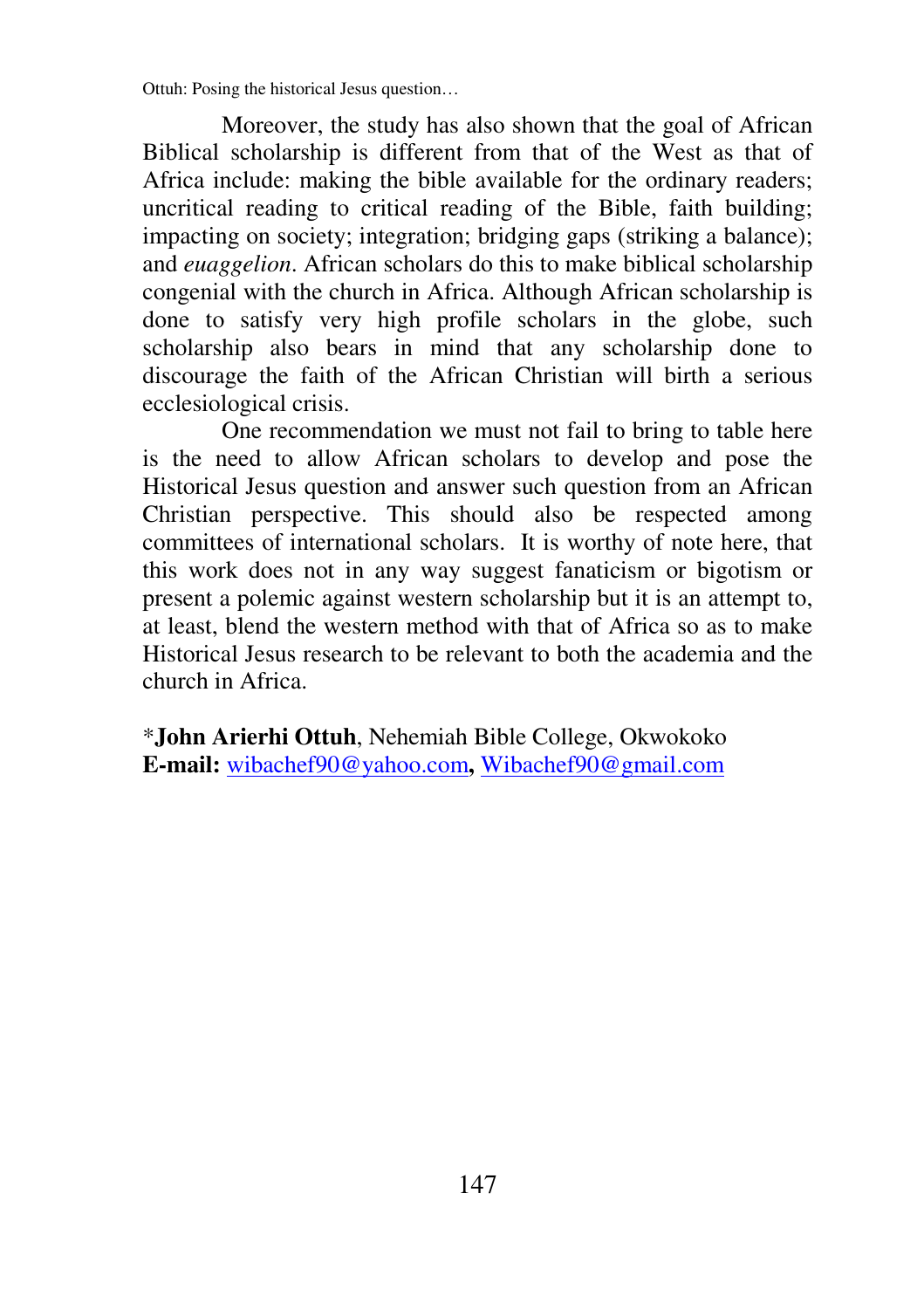# **References**

Adamo, D.T. (1998). Africa and Africans in the Old Testament. San Francisco, London: Christian University Press, 364pp.

Allison Jr., Dale C. (1996). The Contemporary Quest for the Historical Jesus. IBS 18: 174-180.

Akper, Godwin I. (2005). The role of the 'ordinary reader' in Gerald O. West's hermeneutics. Scriptura: *International Journal of Bible, Religion and Theology in Southern Africa* 88: 1-13.

Botha, Pieter J.J. (2005). Theology, rationality and truth-claims: Metatheoretical reflections on self-deception. *Religion and Theology* 12(2): 97-128.

Botha, Pieter.J.J.(2009). Historical Jesus research and relevance in South Africa', *HTS Teologiese Studies/Theological Studies* 65(1): 154-165. DOI:10.4102/hts.v65i1.154.

Burer, Michael H. (2004). A Survey of Historical Jesus Studies: From Reimarus to Wright. https://bible.org/article/survey-

historical-jesus-studies-reimarus-wright#P12\_903.Retrieved March 23, 2015.

- Byrskog, Samuel. (2011). The Historicity of Jesus How Do We Know That Jesus Existed? In: Tom Holmén and Stanley E. Porter (eds) *Handbook for the Study of the Historical Jesus*. Leiden: Brill, 2183-2212
- Charlesworth, James H. (2011). The Historical Jesus: How to Ask Questions and Remain Inquisitive. In: Holmén, Tom and Porter, Stanley E. (eds) *A Handbook on Jesus Historical Research*. Leiden: Brill, 91-128.

Craffert, P.F. (2006). Multiple Realities and Historiography:

Rethinking Historical Jesus Research. In: C. Breytenbrach, J.C.

- Thom and J. Punt (eds.) *The New Testament Interpreted: Essays in honour of Bernard C Lategan.* Brill, Leiden, 87–116.
- Craffert, P.F.(2007). New Testament Studies-preventing or Promoting a Humane Society? *Religion and Theology* 14: 161-205.

Dickson, Kwesi. (1973). The Old Testament and African Theology. *Ghana Bulletin of Theology* 4 (4): 3-41.

Elenga, Yvon C. (2002). African Christologies: Naming Jesus. *Theology Digest* 49 (3): 229-232.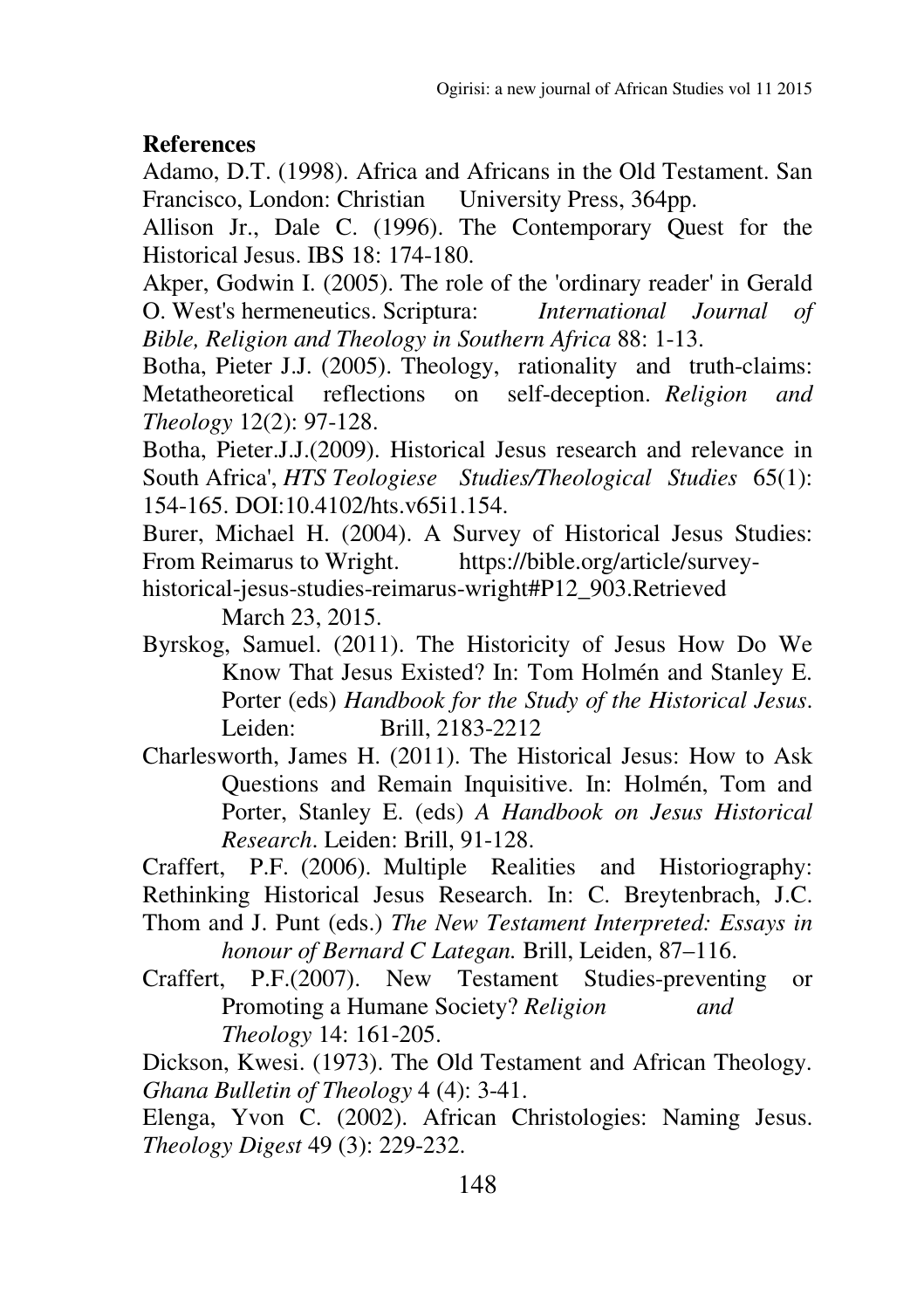Evans, C. A. (1988). The Historical Jesus and Christian Faith: A Critical Assessment of a Scholarly Problem. *Christian Scholar's Review* 18 (1): 48-63.

Gathercole, S.J. (2000). The Critical and Dogmatic Agenda of Albert Schweitzer's the Quest of the Historical Jesus. *Tyndale Bulletin* 51 (2): 261-283.

Habtu, T.(2001). The Images of Egypt in the Old Testament: Reflections on African Hermeneutics. In: Getui, M.N.; Holtner, K. and Zinkuratire, V.(eds.) *Interpreting the Old Testament in Africa*. Nairobi: Acton Publishers, 55-64.

Haight, R. (1999). *Jesus Symbol of God*. Maryknoll, New York: Orbis Books.

- Holmén, Tom and Porter, Stanley E. (2011). Introduction: The Handbook for the Study of the Historical Jesus in Perspective. In: Holmén, Tom and Porter, Stanley E. (eds) *A Handbook on Jesus Historical Research*. Leiden: Brill, xvxxi.
- Käsemann, Ernst. (1964). The Problem of the Historical Jesus. *Essays on New Testament Themes*, trans. W.J. Montague. London: SCM.

Keener, Craig S. (2011). Assumptions in Historical-Jesus Research: Using Ancient Biographies and Disciples' Traditioning as a Control. *Journal for the Study of the Historical Jesus* 9 (1): 26-58.

- LeMarquand, G. (1997). African New Testament Scholarship. In: William E. Arnal and Michael Desjardins (eds.) *Whose Historical Jesus? Studies in Christianity and Judaism* No.7. Waterloo: Wilfred Laurier University Press.
- LeMarquand, G. (2000). New Testament Exegesis in (Modern) Africa. In: Dube, M.W. and West, G.O. (eds) *The Bible in Africa: transactions, trajectories, and Trends*. Boston, Mass: Brill, 72- 102.
- Loba-Mkole, Jean-Claude. (2005). Rise of Intercultural Biblical Exegesis in Africa. *Holy Trinity Seminary Theological Studies* 61(1&2):291-326.
- Loba-Mkole, Jean-Claude. (2008). Rise of Intercultural Biblical Exegesis in Africa. *Holy Trinity Seminary Theological Studies* 64(3):1347-1364.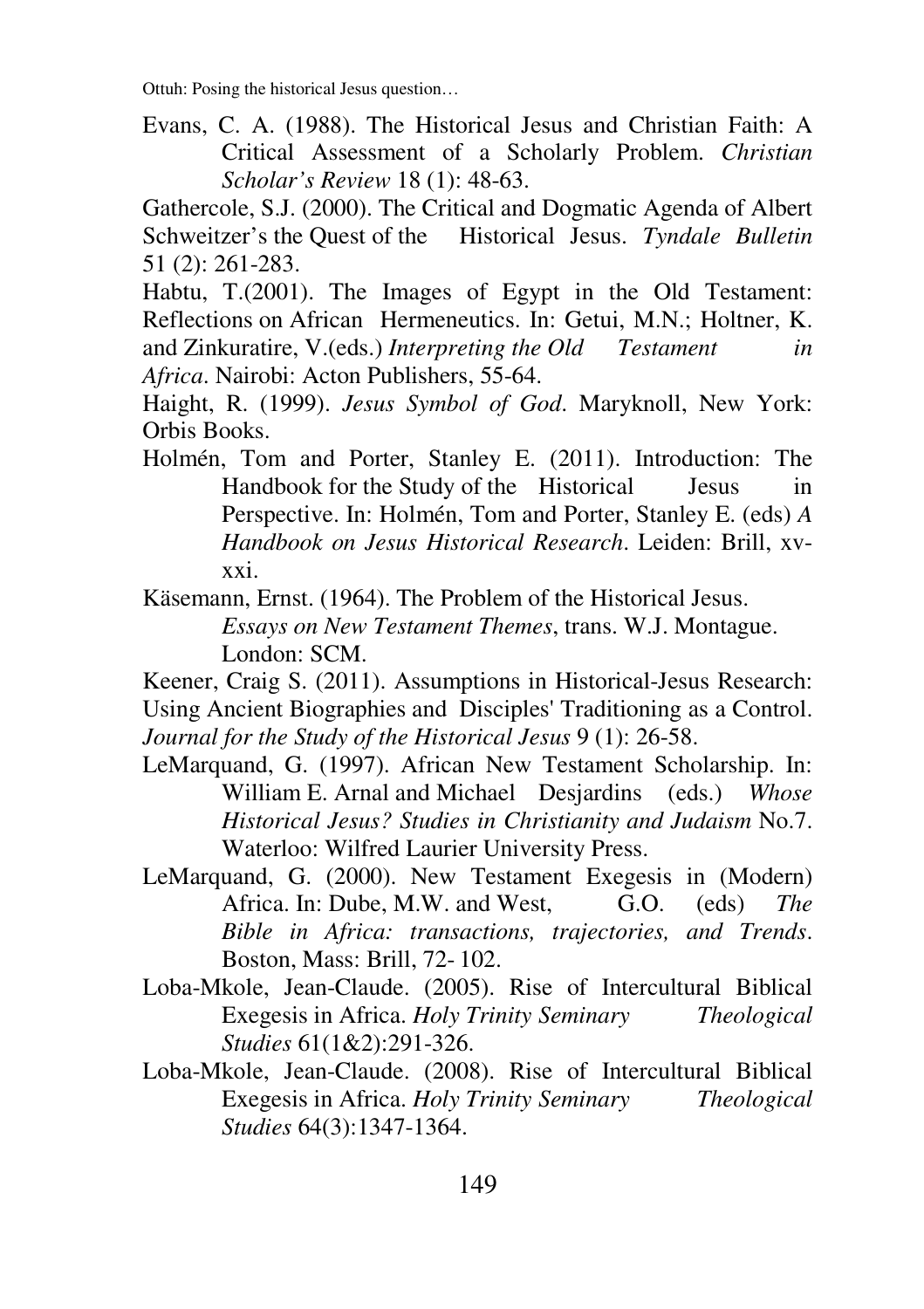McArthur, Harvey K. (1966). *The Quest Through the Centuries: The Search for the Historical Jesus*. Philadelphia: Fortress Press.

Miller, Robert J. (2014). The Domain and Function of Epistemological Humility in Historical Jesus Studies. *Journal for the Study of the Historical Jesus* 12(1-2): 130-142.

- Nolan, A.(1976). *Jesus before Christianity: The gospel of liberation*, David Philip, Cape Town.
- Ntre, B.A.(2001). Africa in the New Testament. In: Getui, M.N.; Maluleke, T. and Ukpong, J.S.(eds.) *Interpreting the New Testament in Africa.* Nairobi: Acton Publishers, 68-82.
- Obeng, E. (2001). Emerging Concerns for Biblical Scholarship in Ghana. In: Mary Getui, Tinyiko Maluleke, and Justin S.Ukpong (eds.) *Interpreting the New Testament in Africa*. Nairobi: Acton Publishers.
- Okure, Teresa. (1993). Feminist Interpretation in Africa. In: E. S. Fiorenza (ed) *Searching the Scriptures: A feminist Introduction* New York: Crossroads.
- Okure, T. (2012). Historical Jesus Research in Global Cultural Context. In: Tom Holmén and Stanley E. Porter (eds) *Handbook for the Study of the Historical Jesus Vol.1*. Leiden: Brill, 953-984.

Ottuh, John A. (2014). Contextualization of Biblical Interpretation in Africa. *International Journal of Research in Arts and Social Sciences* 7 (2): 28-44.

Patte D. (1995). *Ethics of Biblical Interpretation*. Lousville: Westminister John Knox.

Perrin, Norman. (1967). *Rediscovering the Teaching of Jesus*. London: SCM, 39.

Reumann, John. (1989). Jesus and Christology. In: E.J. Epp and G.W. MacRae (eds) *The New Testament and its Modern Interpreters*. Atlanta: Scholars, 501-564.

Robinson, James M. (1959). *A New Quest for the Historical Jesus*. SBT 25. London: SCM.

Schweitzer, Don. (2004). A Theological Significance of the Quest for the Historical Jesus. *International Journal of Theology* 46(1&2): 45-52.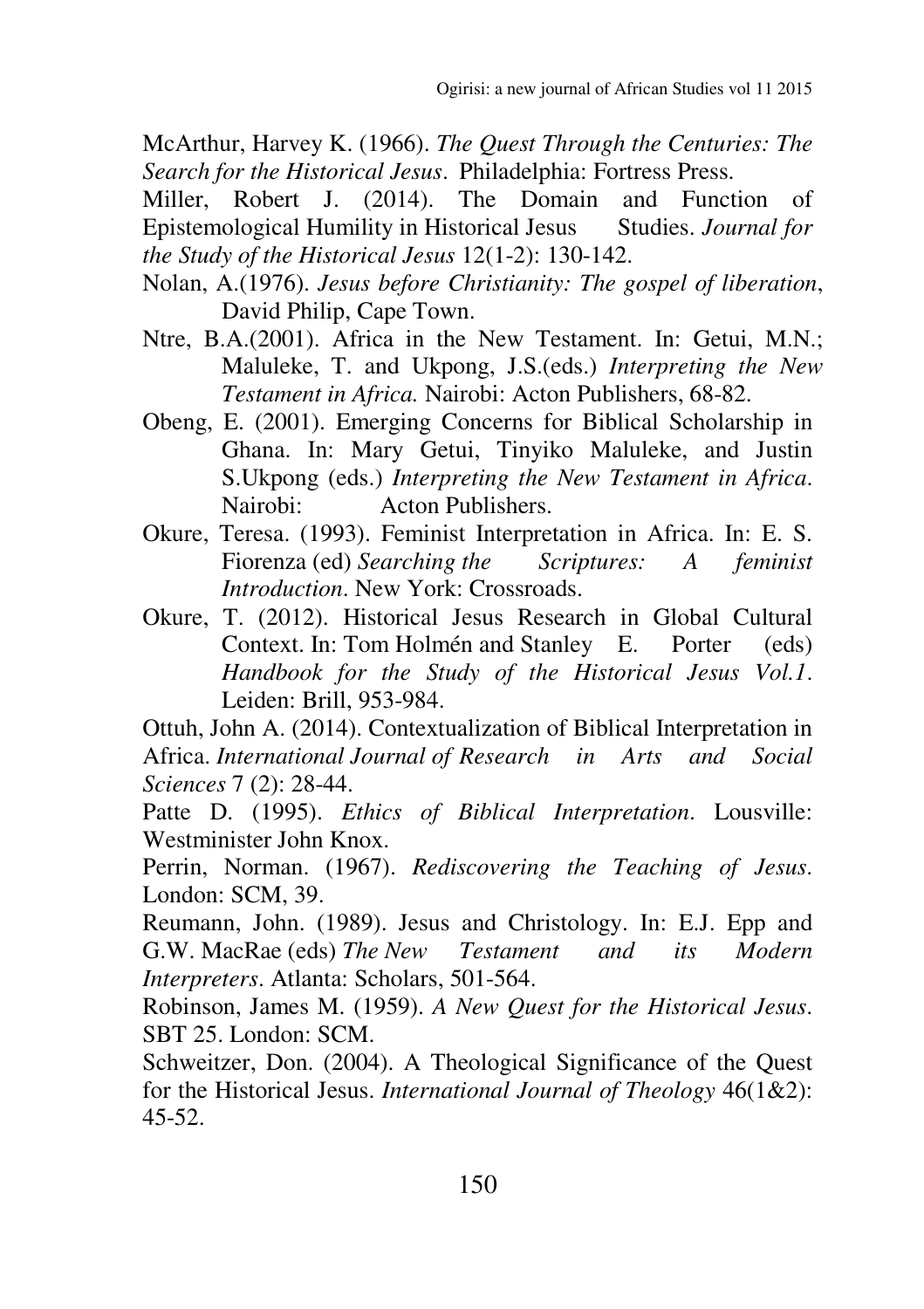Snodgrass, Klyne R. (2005). From Allegorizing to Allegorizing: A History of Interpretation of the Parables of Jesus. In: James D. G. Dunn, Scot McKnight (eds) *The Historical Jesus in Recent Research*. Eisenbrauns, 248-268.

Stuhlmacher, P. (1979). *Historical Criticism and Theological Interpretation of the Bible*. London: SPCK.

Telford, William R. (1994). Major Trends and Interpretive Issues in the Study of Jesus. In: Bruce Chilton and C.A. Evans (eds) *Studying the Historical Jesus: Evaluations of the State of Current of Research*. Leiden: Brill, 57-58.

Theissen, G. and Merz, A. (1998) The Historical Jesus: A Comprehensive Guide. Minneapolis: Fortress, 10-11.

Ukpong, J.S. (2000). Developments in Biblical Interpretation in Africa: Historical and Hermeneutical Directions. In: G. O.West and M. Dube (eds) *The Bible in Africa: Transactions, Trajectories and Trends*, Leiden: E.J. Brill.

Ukpong, J.S. (2008). Historical Jesus Research in Anglophone Africa, presented in the Department of Religious and Cultural Studies, University of Uyo, 1-14.

- Van Aarde, A.G. (1999). Dekonstruksie van dogma: 'n Eietydse ondersoek na die spore van die leer van die twee nature van Jesus. *HTS Teologiese Studies/Theological Studies* 55(2&3): 437-470.
- Van Aarde, A.G. (2004). Postmoderne epistemologie en postkoloniale hermeneutiek. *HTS Teologiese Studies/Theological Studies* 60(3): 1105-1112.
- Van Voorst, Robert E. (2000). *Jesus outside the New Testament: An Introduction to the Ancient Evidence, Studying the Historical Jesus*. Grand Rapids, MI: Eerdmans, 6-16.
- Varner, Will (1997). What is the Importance of the Dead Sea Scrolls? *Associates for Biblical Research*. http://www.christiananswers.net/q-abr/abr-a023.html. Retrieved April 25, 2015.

Waweru, Humphrey. (2011). *The Bible and African Culture: Mapping Transactional Inroads*. Limuru, Kenya: Zapf Chancery Publishers Africa, 224pp.

Wells, George A. (2004). *Can We Trust the New Testament? Thoughts on the Reliability of*